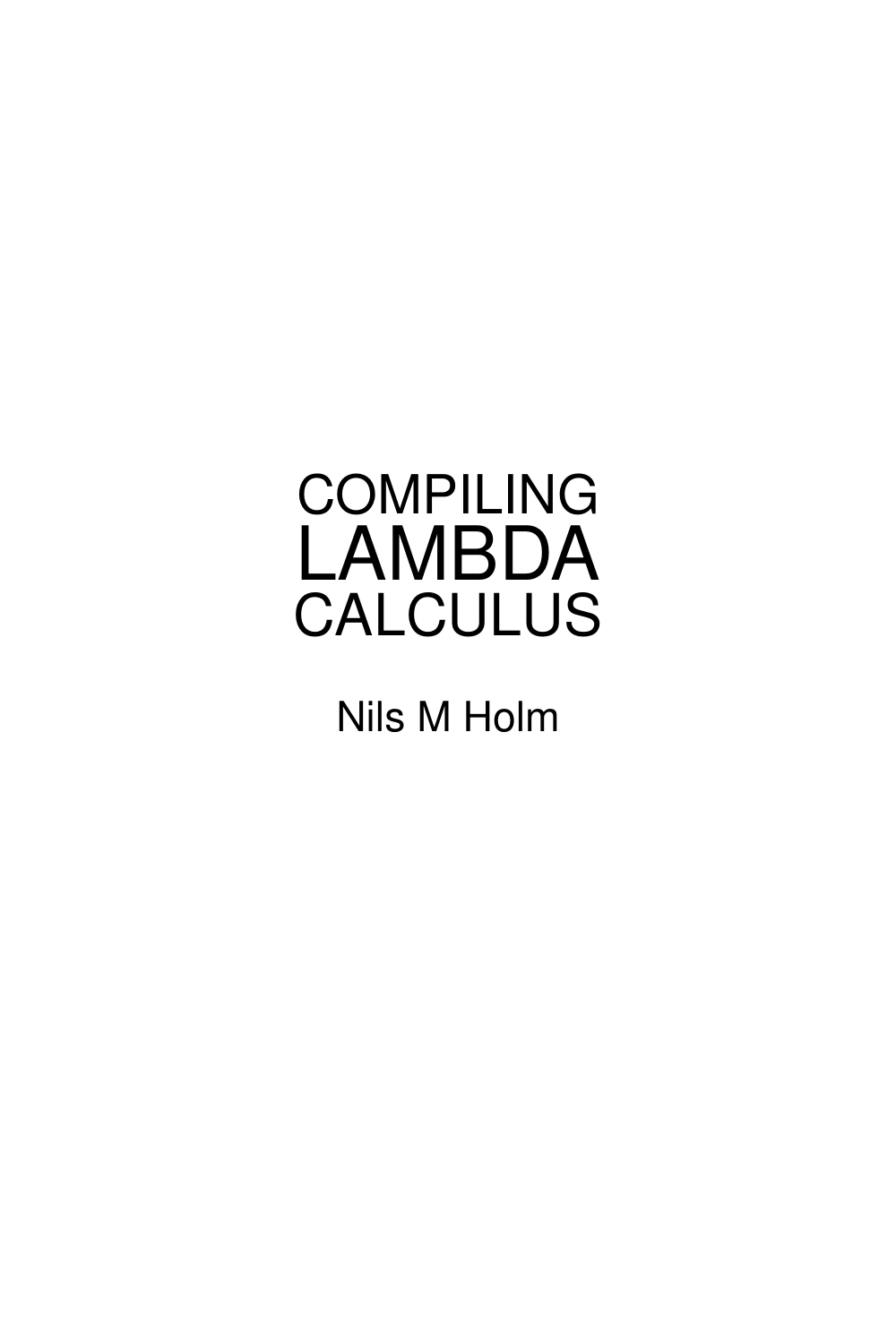# **Contents**

| <b>Preface</b>                       | 5              |
|--------------------------------------|----------------|
| <b>Lambda Calculus</b>               | $\overline{7}$ |
| Notation                             | $\overline{7}$ |
| <b>Syntax and Short Cuts</b>         | 9              |
| <b>Free and Bound Variables</b>      | 9              |
| Substitution                         | 11             |
| <b>Conversion and Reduction</b>      | 12             |
| Convertibility                       | 14             |
| <b>Redexes and Normal Forms</b>      | 14             |
| <b>Reduction Strategies</b>          | 15             |
| Confluence                           | 17             |
| Extensionality                       | 18             |
| Variable Convention                  | 19             |
| <b>Application</b>                   | 21             |
| <b>Church Numerals</b>               | 21             |
| <b>Basic Operations</b>              | 22             |
| <b>Predecessor and Difference</b>    | 23             |
| <b>Propositional Functions</b>       | 25             |
| <b>Fixed Points and Recursion</b>    | 27             |
| Recursion                            | 28             |
| <b>Schematic Definitions</b>         | 31             |
| <b>Ordered Pairs</b>                 | 32             |
| Lists                                | 33             |
| <b>Typed Pairs</b>                   | 34             |
| <b>Compilation</b>                   | 39             |
| The Language                         | 39             |
| <b>An Abstract Reduction Machine</b> | 40             |
| A Naive Compiler                     | 41             |
| <b>Bindings and Free Variables</b>   | 42             |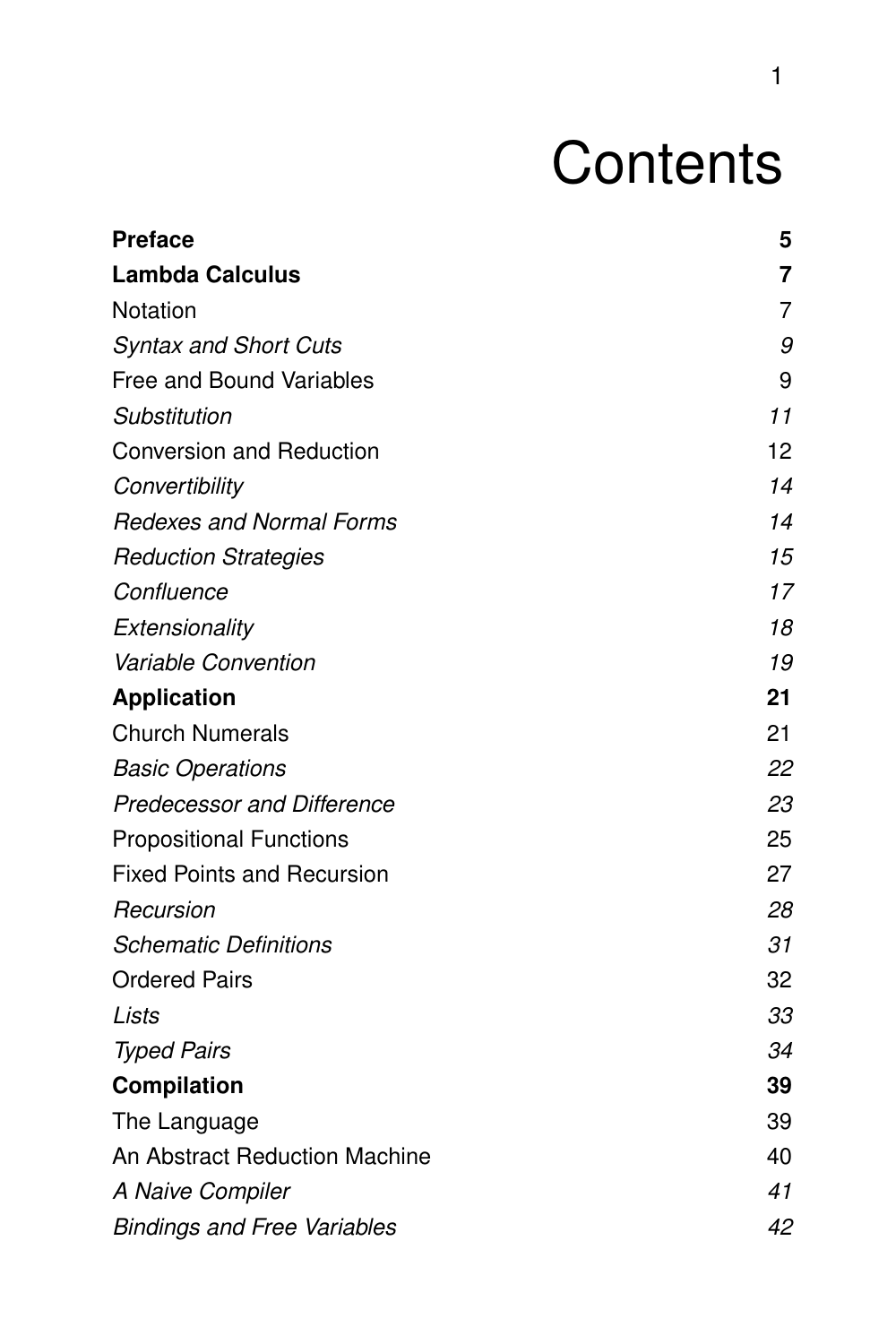| <b>Abstract Interpretation</b>          | 44  |
|-----------------------------------------|-----|
| <b>Environment Propagation</b>          | 51  |
| Replacing Free Variables with Indexes   | 52  |
| <b>Environment Vector Compilation</b>   | 55  |
| Interpretation of Environment Vectors   | 57  |
| <b>Inlining Primitive Functions</b>     | 61  |
| <b>Mutable Variables</b>                | 65  |
| <b>Mutation and Environment Vectors</b> | 67  |
| <b>Mutation and Recursion</b>           | 71  |
| <b>Multi-Variable Functions</b>         | 73  |
| <b>Variadic Functions</b>               | 78  |
| <b>Error Handling</b>                   | 80  |
| Unrolling the Loops                     | 84  |
| <b>Call Frames</b>                      | 84  |
| The Virtual Machine                     | 85  |
| <b>VM</b> Instructions                  | 87  |
| Unrolling the Interpreter Loops         | 90  |
| The Compiler                            | 91  |
| <b>Emitting Native Code</b>             | 96  |
| The Compiler                            | 97  |
| <b>Runtime Support</b>                  | 103 |
| Sample Run                              | 112 |
| <b>An LC-Based Language</b>             | 117 |
| Definition                              | 118 |
| Implementation                          | 119 |
| <b>Runtime Support</b>                  | 130 |
| Optimizations                           | 132 |
| <b>Environment Pruning</b>              | 133 |
| <b>Elimination of Boxing</b>            | 139 |
| <b>Elimination of Saved Variables</b>   | 140 |
| Extension                               | 141 |
| <b>Expanding Schematic Definitions</b>  | 142 |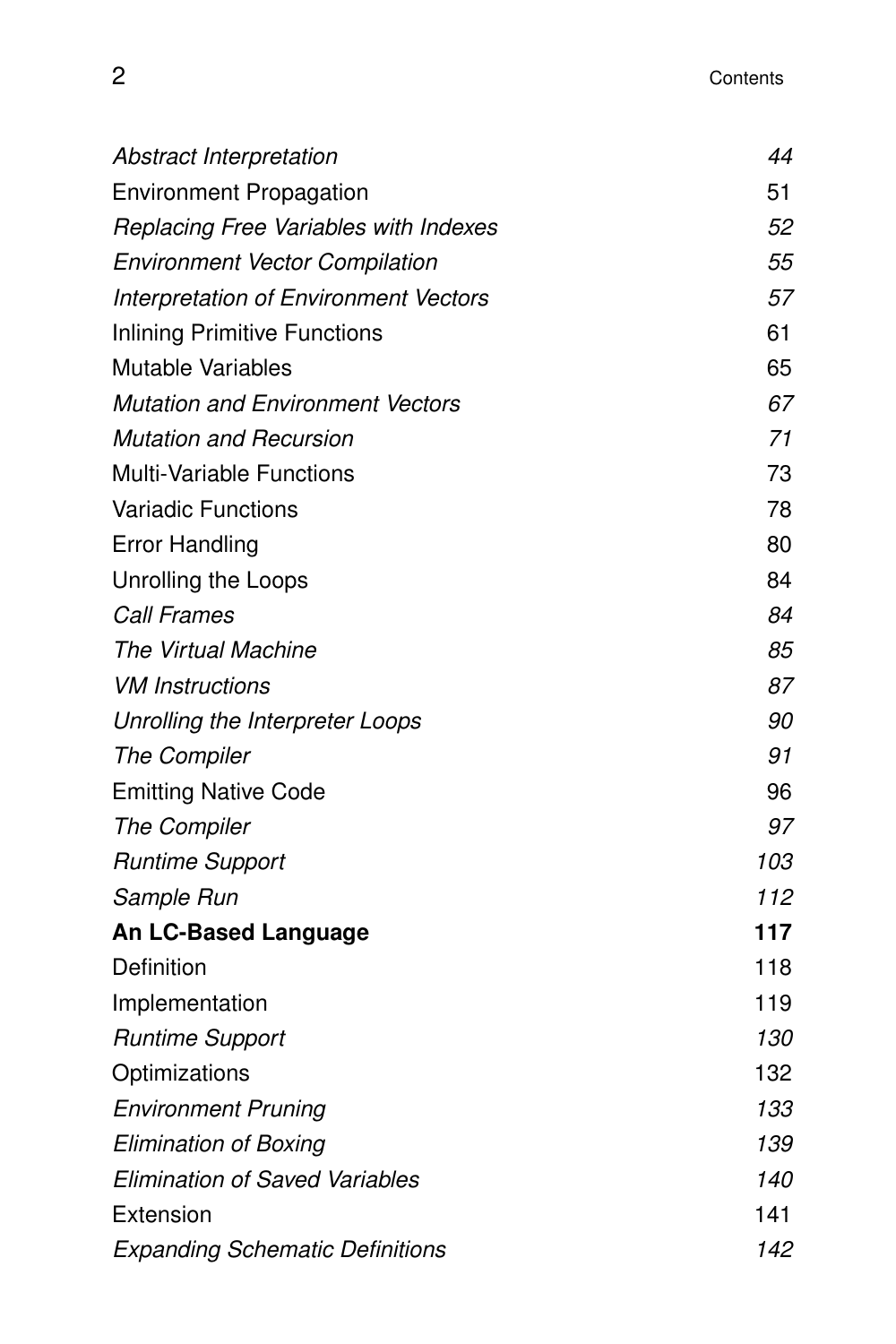| <b>Global Definitions</b>      | 145 |
|--------------------------------|-----|
| <b>Appendix</b>                | 149 |
| <b>Finding Bound Variables</b> | 149 |
| <b>Finding Free Variables</b>  | 149 |
| <b>Renaming Variables</b>      | 150 |
| <b>GENSYM Function</b>         | 151 |
| Lambda Calculator              | 152 |
| Scheme VM                      | 154 |
| <b>Mathematical Symbols</b>    | 159 |
| <b>List of Figures</b>         | 160 |
| <b>List of Definitions</b>     | 161 |
| <b>Bibliography</b>            | 163 |
| <b>Index</b>                   | 165 |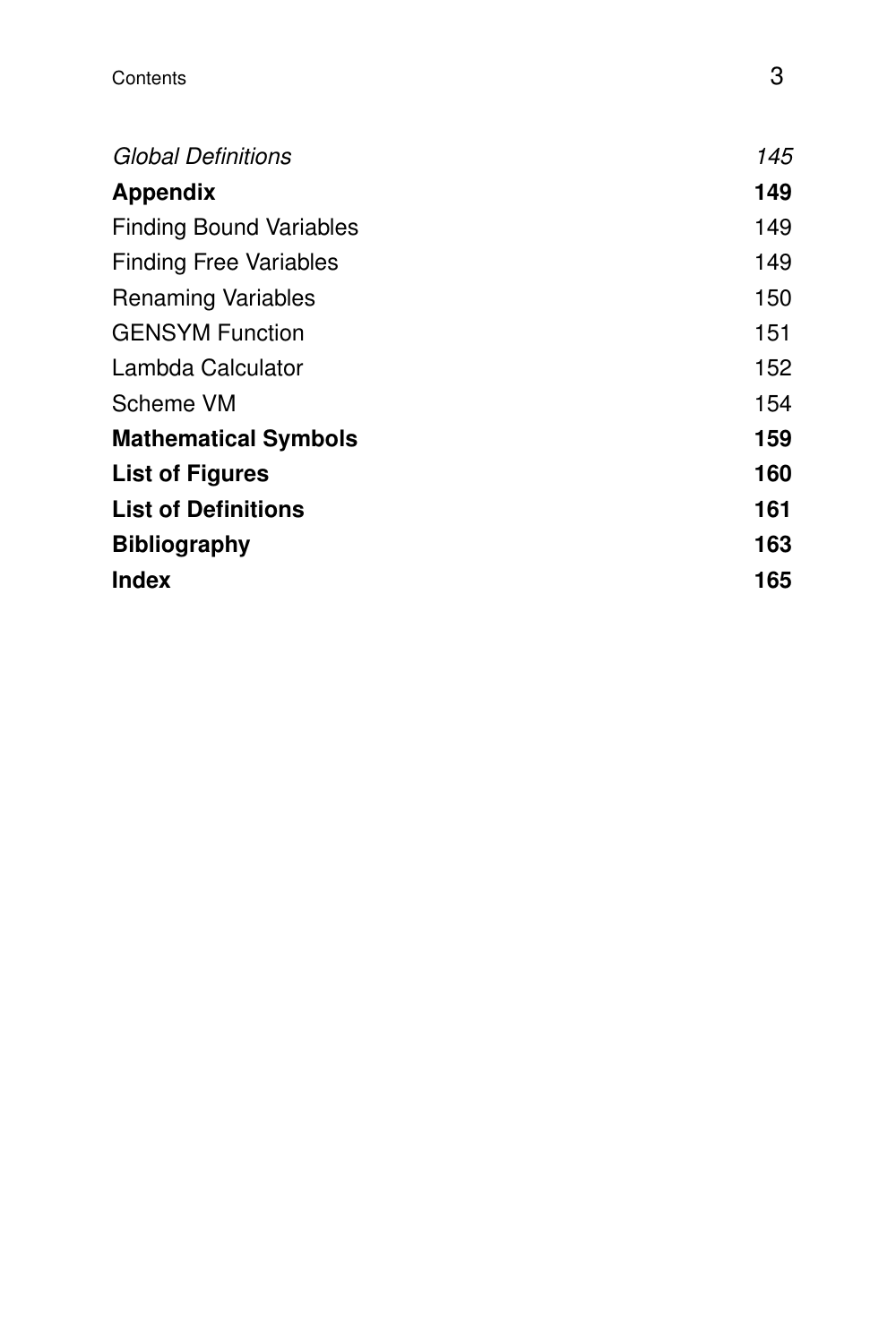## Preface

Lambda calculus is an abstract term rewriting system that was originally designed to solve mathematical problems on a sheet of paper. Paper is an inherently *immutable* tool, though: each term is rewritten by placing a modified term under the original one.

Computer systems, on the other hand, are inherently mutable systems: problems are solved by changing the values of registers.

This book describes how to adapt lambda calculus to computerbased environments, by interpreting it or translating it to a notation that is better fitted for processing by a register-based machine.

Chapter one of the book describes lambda calculus in general: its syntax, composition of formulae, common abbreviations, and the rules that are used to *reduce* (i.e. compute) lambda terms. This chapter introduces the basic theory of lambda calculus.

The second chapter illustrates how lambda calculus works in practice, by applying it to fundamental problems like the implementation of natural numbers, ordered pairs, and lists. It also introduces fixed points and recursive formulae.

The third chapter implements a very simple subset of the Scheme language, which is loosely based on lambda calculus.

It starts with a simple interpreter for a tiny subset language and then modifies it subsequently in order to cover a wider range of the Scheme language and finally shifts the focus from interpretation to compilation and code generation. The full code for all interpreters and compilers is included in the text.

The concluding chapter presents a language that resembles lambda calculus more closely, by implementing currying and partial evaluation. The implications of the design are outlined and compared to typical LISP and Scheme implementations. Again, a working compiler for the language is included in the text.

This book is intended for compiler writers and people who are interested in lambda calculus and LISPy languages. It focuses on theory as well as interpretation and code generation.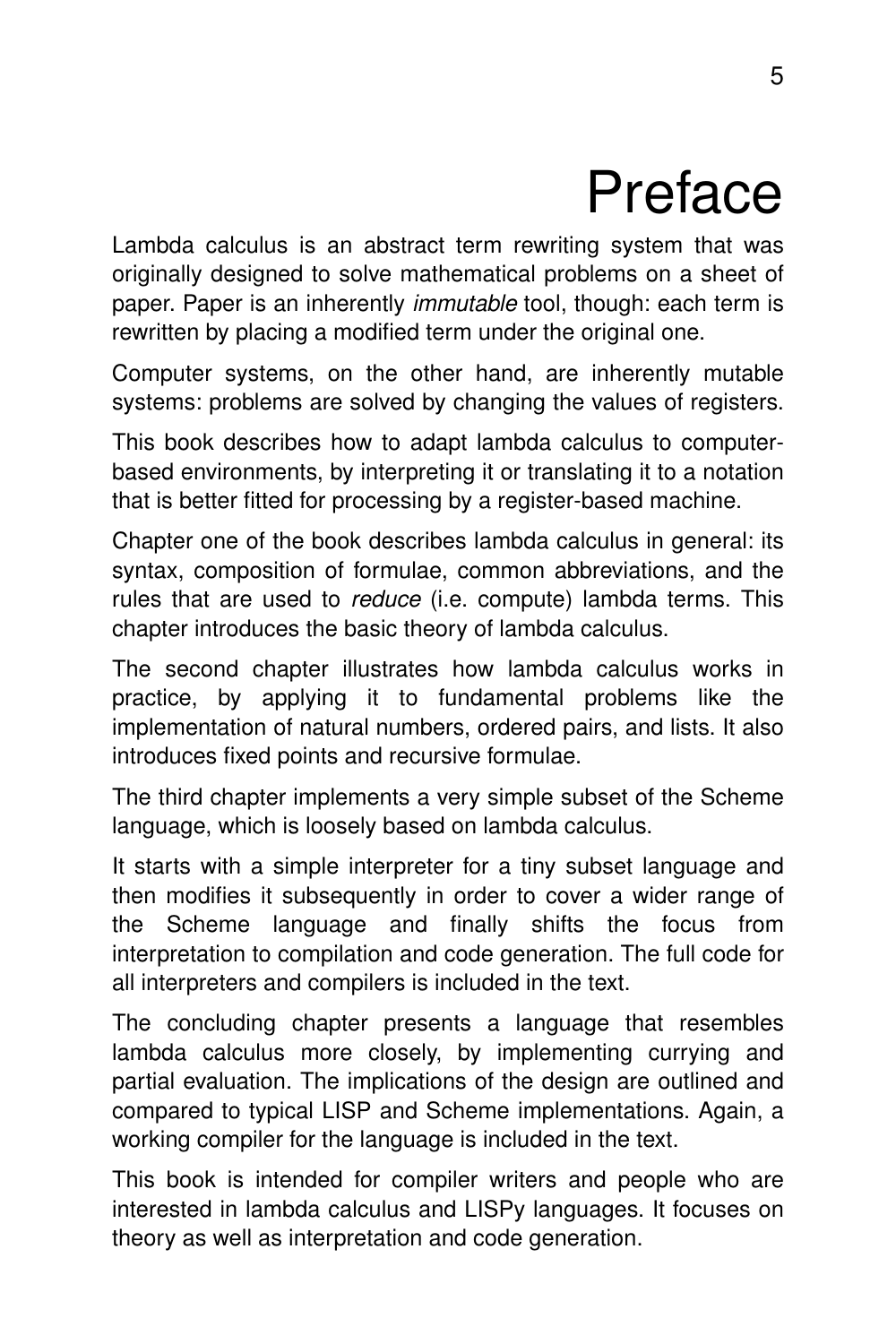The code in the book is mostly in lambda calculus and Scheme, with a few short passages in C for addressing the more technical side of program interpretation (i.e. runtime support and code generation).

Machine-readable versions of the programs in this book may be found on the author's homepage: **http://t3x.org** .

Although the code in the book is simple and straight-forward, some familiarity with Scheme and C is certainly beneficial to following the text, especially the later chapters.

And now, as usual, enjoy the tour!

Nils M Holm, Nov 2016

#### Second Edition

The first edition of ''Compiling Lambda Calculus'' was published in a rush, so it accumulated a lot of errata in the months after its publication. In this new edition a lot of small mistakes have been corrected and the prose has been revised in some places.

The section on optimization in the ''LC-based language'' chapter now contains an algorithm for environment pruning, which was only outlined in the first edition, because other matters got in the way. I am glad that I finally found the time to get back to this book, pick up some lose ends, and add the finished touches.

Nils M Holm, Jul 2018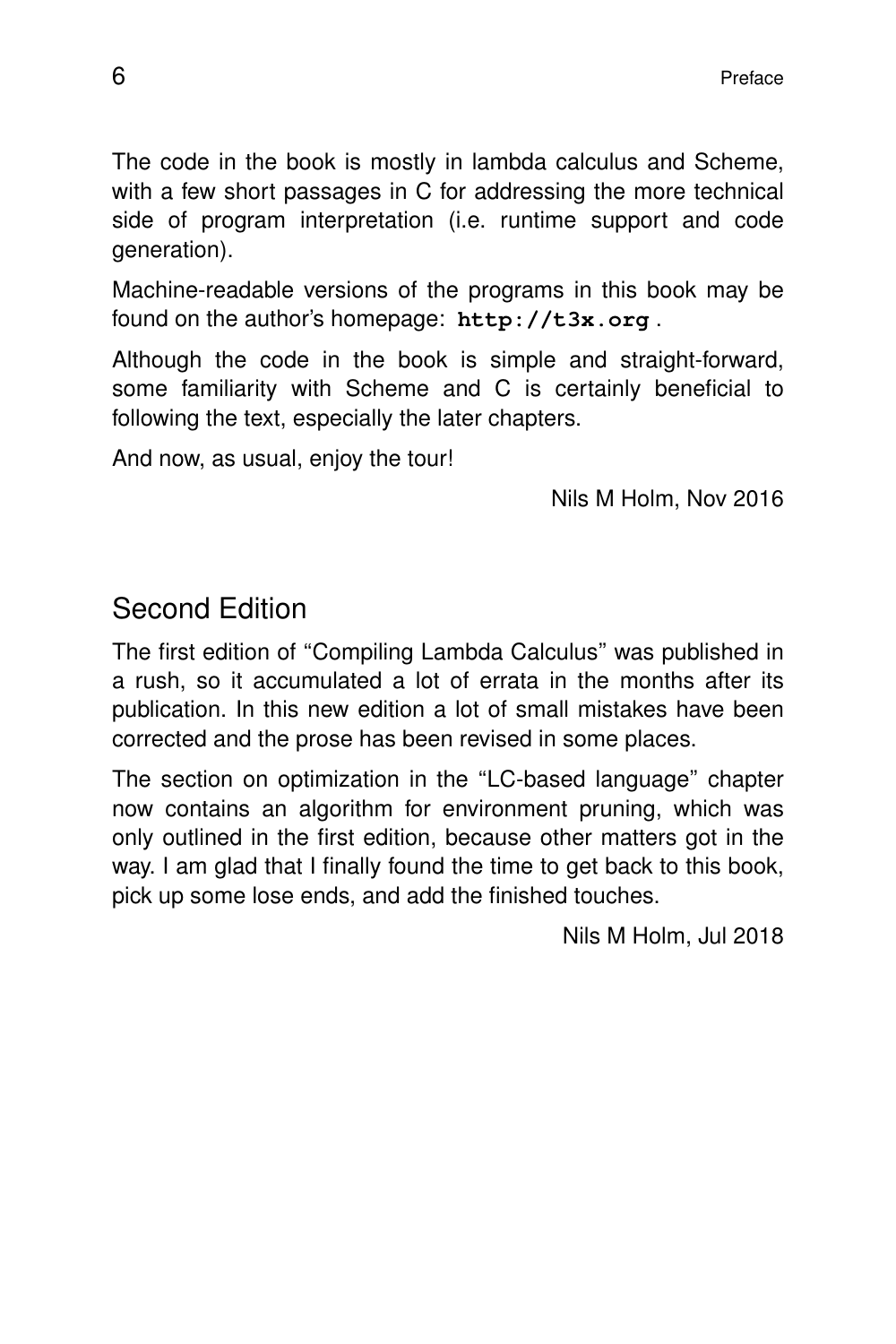# Lambda Calculus

Lambda calculus (or  $\lambda$ -calculus) forms the theoretical basis for most functional programming languages. It is often associated with concepts like "anonymous functions" or "closures" but we will start from the beginning here and have a closer look at the formal system that is  $\lambda$ -calculus.

A formal system is a mathematical concept for manipulating terms of a formal language. It is is comprised of three parts:

- notation (syntax)
- theory (axioms and rules)
- semantics (meaning of terms)

In the following, the notation and theory of  $\lambda$ -calculus will be given formally and semantics will be specified informally as required.

## **Notation**

The *alphabet* of  $\lambda$ -calculus (LC) is the following:

 $\lambda$  ( )  $a_i \cdots z_i$   $A_i \cdots Z_i$ 

where  $a \cdots z$  denotes the letters from  $a$  to  $z$ ,  $a_i$  denotes the letters  $a_0, a_1, \dots$ , etc. Any letter of the form  $x_0$  is normally written *x*. There is an infinite number of letters. Some texts use  $\bar{a}, \bar{\bar{a}}$ , etc instead of  $a_1, a_2, \cdots$ .

By convention, lower case letters  $(x, y, ...)$  represent variables and upper case letters  $(M, N, ...)$  represent terms, which may in turn be variables, abstractions, or applications (see below).

A well-formed formula (wff) is a any combination of symbols from the alphabet of a formal system that forms a correct term under the rules of that system. The wffs of LC are defined inductively as follows [Church1941]: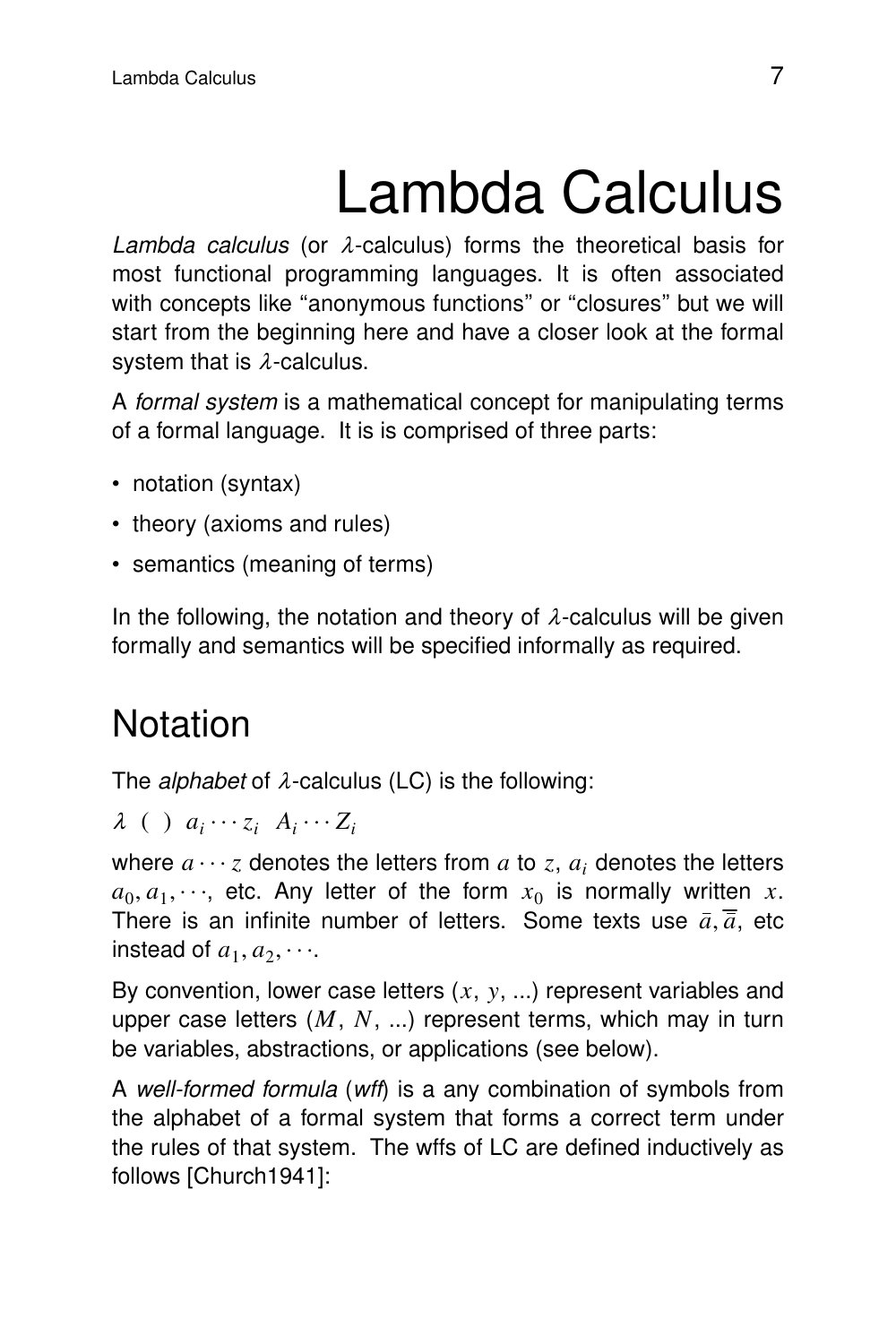$(W1)$   $x \in \{a_i, \dots, z_i, A_i, \dots, Z_i\}$  is a wff. (variable) (W2) If x is a variable and M is a wff,  $(\lambda xM)$  is a wff. (abstraction)  $(W3)$  if *M* and *N* are wffs,  $(MN)$  is a wff. (application)

Only combinations of symbols that can be built from the above rules are valid terms of the LC. For instance:

 $\overline{x}$  ( $\lambda xx$ ) ( $\overline{M}$ ) ( $\overline{x}(yz)$ ) ( $(\lambda x(xx))y$ ) ( $\lambda a(\lambda b((Fb)a)))$ 

A variable is similar to a variable in a programming language, with one minor difference: a variable does not necessarily have a value, but it can stand for itself. In other words: LC does not assign any special meaning to a variable other than its lexical form. Variables may be acted upon by the rules outlined later in this chapter.

Abstraction can be thought of as the creation of a new function  $(\lambda xM)$ , where x is the independent variable of the function and M is its term. In pure  $\lambda$ -calculus, x must appear in M, while in  $\lambda K$ calculus (pg 16), it does not have to. This text deals with  $\lambda K$ calculus exclusively.

 $(FN)$  denotes the *application* of the term *F* to the term *N*. If *F* is an abstraction of the form  $(\lambda xM)$ , then

(App)  $(FN) = ((\lambda xM)N) = M[x; =N]$ 

where  $M[x; = N]$  denotes M with all occurrences of x replaced by *N*, i.e. the substitution of *N* for *x* in *M*. For example:

 $((\lambda x(\lambda y(\lambda x)))A) = (\lambda y(\lambda x))[x:=A] = (\lambda y(\lambda A))$ 

The *F* in (*FN*) is called the function and *N* is called the argument in the context of application.

If  $M$  in  $(MN)$  is not an abstraction, then  $(MN)$  is in its "normal form" (pg 14) and the term is not rewritten in any way.

Unfortunately, application is a bit more complex than outlined here. We will return to it shortly  $(pq 11)$ .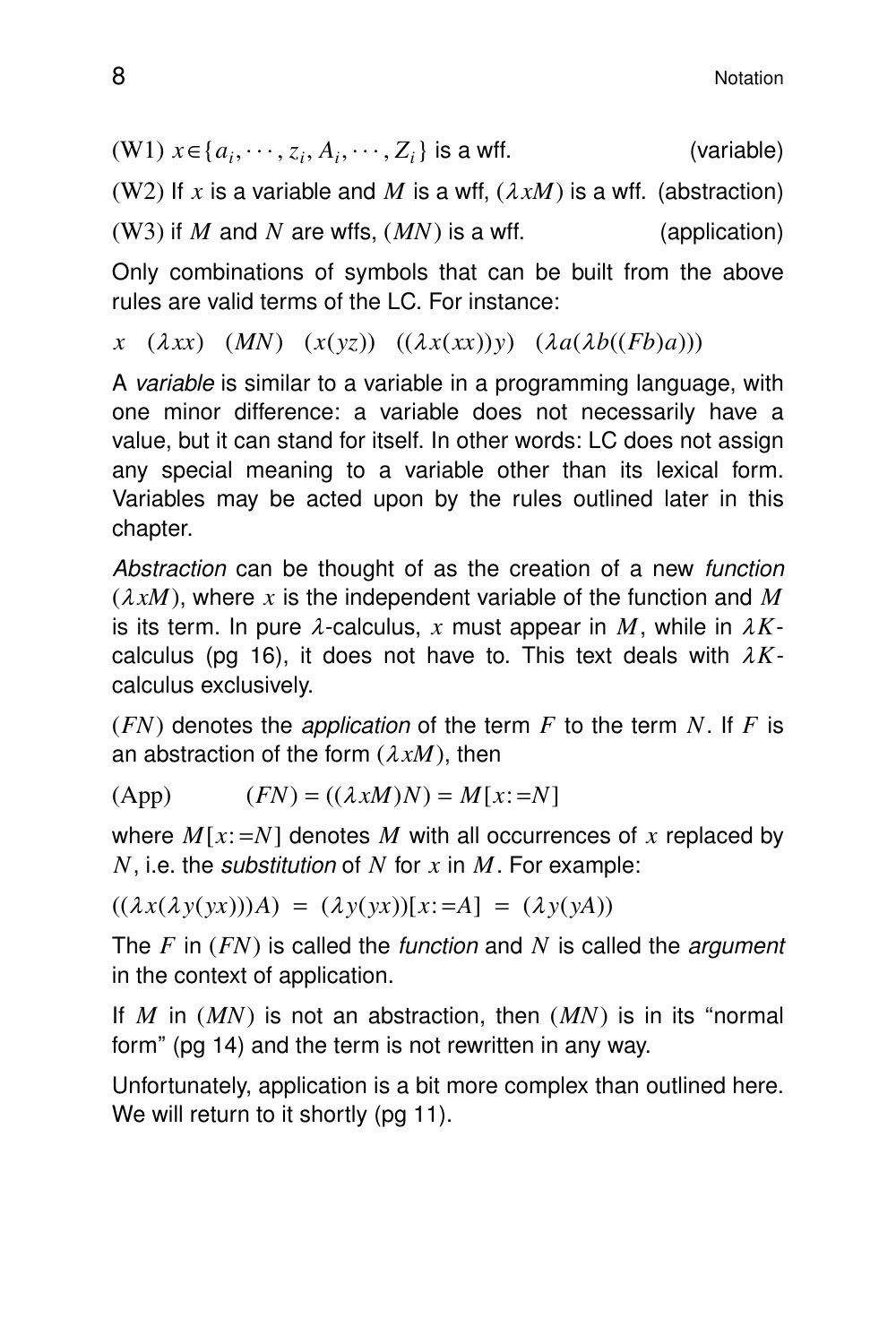### Syntax and Short Cuts

Because  $\lambda$ -terms can become pretty unwieldy pretty quickly, the abbreviations (A1) through (A5), listed in figure 1, are commonly used.

| (A1)             | $(\lambda xM)$            | $\lambda xM$    |                                |
|------------------|---------------------------|-----------------|--------------------------------|
| (A2)             | (MN)                      | МN              |                                |
| (A3)             | ((MN)P)                   | <b>MNP</b>      |                                |
| (A4)             | (M(NP))                   | M(NP)           |                                |
| (A5)             | $(\lambda x(\lambda yM))$ | $\lambda xy(M)$ | also: $\lambda x \lambda y(M)$ |
| $E_{\text{out}}$ | Abbrovictions             |                 |                                |

Figure 1 - Abbreviations

Furthermore, a dot is used to bracket everything to the right of the dot, e.g.:

 $\lambda x. yz = \lambda x(yz) = (\lambda x(yz))$  $\lambda xyz.$   $xz(yz) \equiv \lambda xyz(xz(yz)) \equiv (\lambda x(\lambda y(\lambda z((xz)(yz))))$ 

The notation  $x \equiv y$  is used to indicate that the terms x and y are syntactically equivalent. The notation is also used to define new functions, by assigning names to terms.

As can be seen from (A3), application associates to the left, i.e. in a sequence of two operations, the left one will take precedence over the right one:  $MNP = (MN)P$ .

Abstraction, on the other hand, associates to the right (A5):

 $\lambda xyz. xz(yz) = \lambda x(\lambda y(\lambda z. xz(yz)))$ 

This follows immediately from definition (W2) of wffs (pg 8).

### Free and Bound Variables

Given the term  $(\lambda x \lambda y. xy)y$ , the result of a naive substitution as described previously (pg 8) would result in the term  $\lambda y$ ,  $yy$ , which is clearly different from  $\lambda y$ . *xy*. The problem in this case is that the variable *y* was *captured* during substitution, i.e. it was substituted in a term in which it was already ''bound''.

A var iable *x* is bound in a term *M*, if *M* contains at least one sub*term* of the form  $\lambda xN$ . A sub-term can be: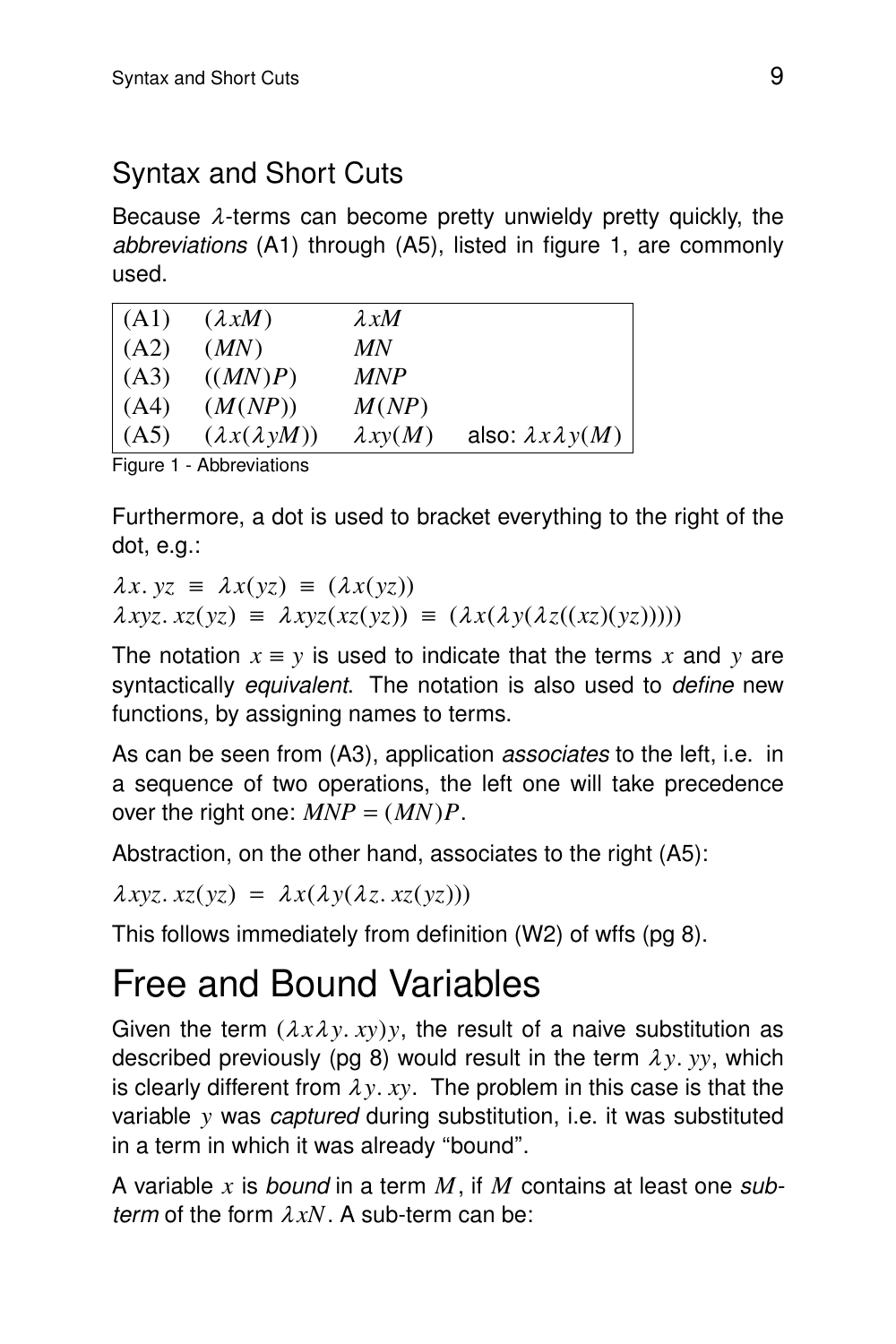- a variable
- the *M* in <sup>λ</sup> *xM*
- either the *N* or *M* in *MN*

A variable that is not bound in a term is called *free* in that term.

For example:

The variable  $x$  is free in the term  $x$ .

Both *x* and *y* are free in *xy*.

 $x$  is bound and  $y$  is free in  $\lambda x$ . *xy*.

*x* is bound and free in  $(xx) \lambda xx$  (bound in  $\lambda xx$ , free in  $(xx)$ ).

In general, the set of bound variables  $BV(M)$  of a term M is defined as follows.

(The notation *XY* is used to denote symbolic names consisting of multiple characters; the bar is used to distinguish the name "XY" from the term *XY* (*X* applied to *Y*).)

$$
(BV1) \qquad \underline{BV}(x) = \emptyset
$$

$$
(BV2) \qquad \underline{BV}(\lambda xM) = \{x\} \cup \underline{BV}(M)
$$

$$
(BV3) \qquad \underline{BV}(MN) = \underline{BV}(M) \cup \underline{BV}(N)
$$

For instance,

$$
\frac{BV((\lambda x\lambda y. x)\lambda ab)}{= \frac{BV(\lambda x\lambda y. x) \cup BV(\lambda ab)}{BV(\lambda x\lambda y. x) \cup \{a\} \cup BV(b)}
$$
\n(BV2)  
\n
$$
= \frac{BV(\lambda x\lambda y. x) \cup \{a\} \cup \emptyset}{\{x\} \cup BV(\lambda y. x) \cup \{a\}}
$$
\n(BV3)  
\n
$$
= \{x\} \cup \{y\} \cup BV(x) \cup \{a\}
$$
\n(BV4)  
\n
$$
= \{x\} \cup \{y\} \cup \emptyset \cup \{a\}
$$
\n(BV5)  
\n
$$
= \{x, y, a\}
$$
\n(BV6)  
\n(BV7)  
\n(BV8)  
\n(BV9)  
\n(BV1)  
\n(BV1)  
\n(BV1)  
\n(BV1)  
\n(BV2)  
\n(BV2)  
\n(BV2)  
\n(BV2)  
\n(BV4)  
\n(BV5)  
\n(BV6)  
\n(BV7)  
\n(BV8)  
\n(BV9)  
\n(BV9)  
\n(BV1)  
\n(BV2)  
\n(BV9)  
\n(BV1)  
\n(BV2)  
\n(BV9)  
\n(BV1)  
\n(BV2)  
\n(BV2)  
\n(BV9)  
\n(BV1)  
\n(BV2)  
\n(BV2)  
\n(BV9)  
\n(BV1)  
\n(BV2)  
\n(BV2)  
\n(BV1)  
\n(BV2)  
\n(BV4)  
\n(BV5)  
\n(BV2)  
\n(BV9)  
\n(BV1)  
\n(BV2)  
\n(BV2)  
\n(BV9)  
\n(BV1)  
\n(BV2)  
\n(BV1)  
\n(BV2)  
\n(BV2)  
\n(BV3)  
\n(BV4)  
\n(BV5)  
\n(BV6)  
\n(BV9)  
\n(BV1)  
\n(BV2)  
\n(BV1)  
\n(BV2)  
\n(BV2)  
\n(BV1)  
\n(BV2)  
\n(BV2)  
\n(AV4)  
\n(AV5)  
\n(AV6)  
\n(AV7)  
\n(AV8)  
\n(AV9)  
\n(AV1)  
\n(AV1)  
\n(AV1)  
\n(AV1)  
\n(AV1)

Similarly, the set  $FV(M)$  of free variables of the term  $M$  is formed as follows:

| (FV1) | $FV(x) = \{x\}$                            |
|-------|--------------------------------------------|
| (FV2) | $FV(\lambda xM) = (FV(M)) \setminus \{x\}$ |
| (FV3) | $FV(MN) = FV(M) \cup FV(N)$                |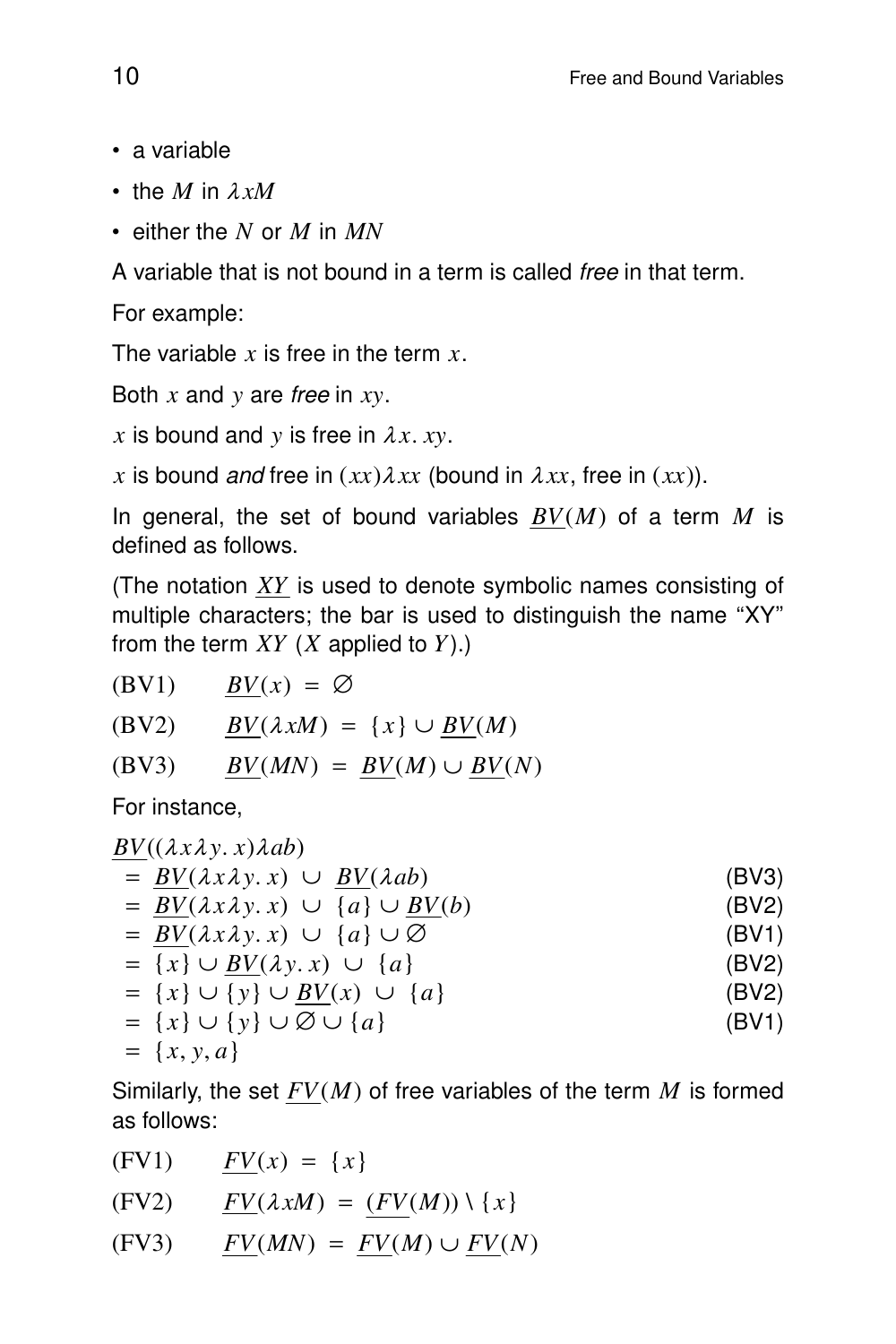For example:

$$
\frac{FV(\lambda x. Fx)}{=} \frac{FV(Fx) \setminus \{x\}}{FV(Fx) \setminus \{x\}}
$$
\n(FW2)\n
$$
= \frac{FV(F) \cup FV(x) \setminus \{x\}}{\left(\frac{F}{3}\right) \cup \{x\} \setminus \{x\}}
$$
\n(FW3)\n
$$
= \{F\}
$$
\n(FW1)

Programs computing the sets *BV* and *FV* can be found in the appendix (pg 149).

### **Substitution**

Using the concept of free and bound variables, more precise rules for the *substitution*  $M[x; = N]$  can now be defined [Church1941], see also [Hankin2004] for a more compact presentation:

$$
(S1) \qquad x[x := N] \equiv N
$$

 $y[x := N] \equiv y$ 

(S3)  $(\lambda xM)[x:=N] \equiv \lambda xM$ 

(S4) 
$$
(\lambda xM)[y:=N] \equiv \lambda x(M[y:=N]),
$$
  
if  $x \notin FV(N)$  or  $y \notin FV(M)$ 

$$
(S5) \qquad (\lambda xM)[y:=N] \equiv \lambda z(M[x:=z])[y:=N],
$$

if  $x ∈ FV(N)$ ,  $y ∈ FV(M)$ , *z* not in  $\lambda xM$ 

$$
(S6) \qquad (MN)[x:=P] \equiv (M[x:=P])(N[x:=P])
$$

The notation  $M[x:=N]$  was introduced by Barendregt, while Church used the "substitution" operator  $S_N^xM$ . The notation *M*[*x*/*N*] is also used, but less common.

Rule (S1) basically says that substituting a term  $N$  for a (free) variable *x* results in the term *N*.

Rule (S2) says that variables not subject to a specific substitution will not be affected by that substitution, e.g. substituting *x* will not change any occurrences of *y*.

Rule (S3) states that bound variables are unaffected by substitution, e.g.  $(\lambda xx)[x; = N] \equiv \lambda xx$ .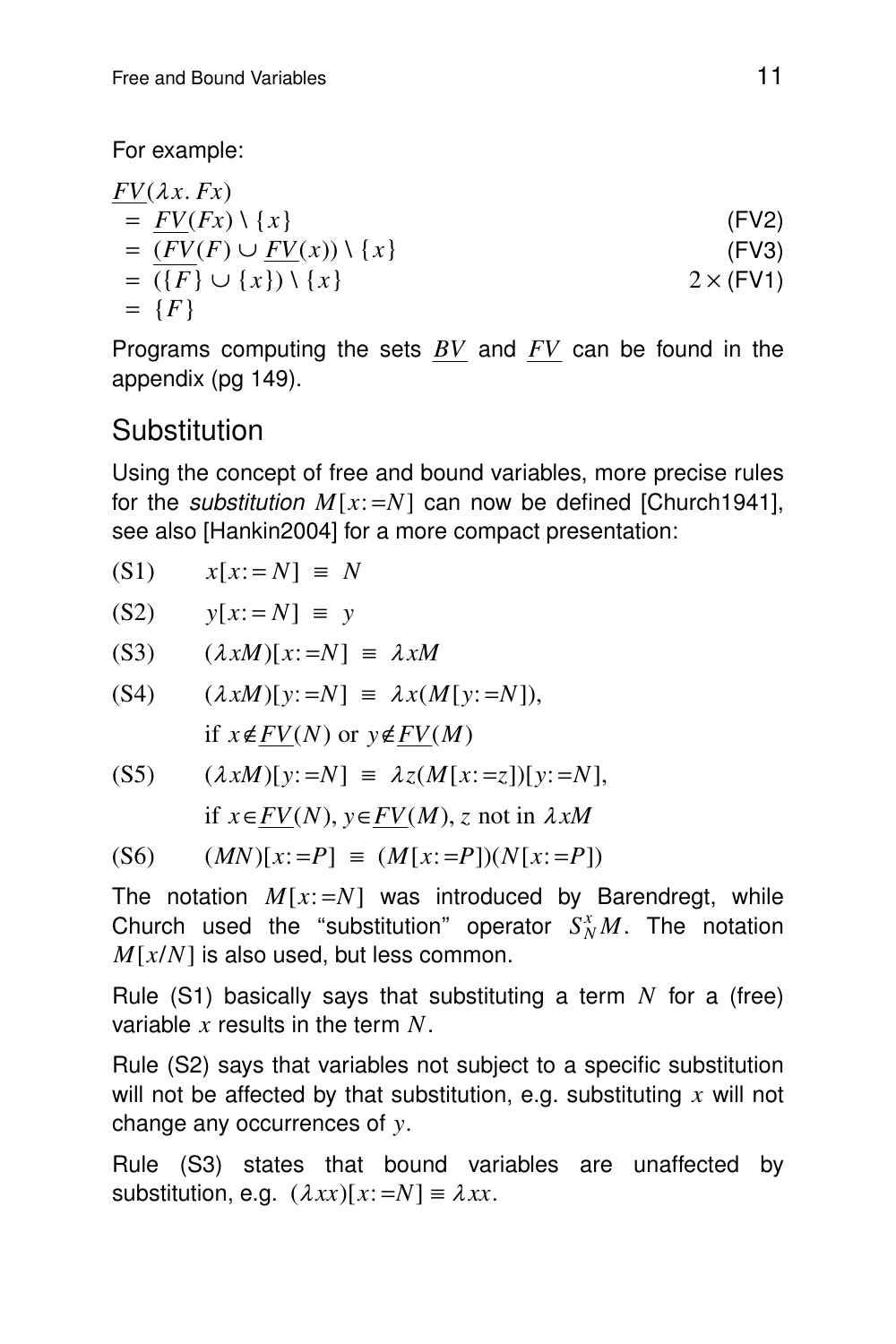Rule (S4) defines naive substitution as described earlier (pg 8). This rules covers the case where no name capturing takes place during substitution. (Note: the  $y \notin FV(M)$  part covers the trivial case where no substitution would take place at all.)

Rule (S5) deals with name capturing. It basically says that when a name bound in a term *M* would be captured during substitution, that name will be replaced with a different name (*z*) first, where *z* does not appear in *M* (neither bound nor free). For example:

```
(\lambda x \lambda y. xy)[x; =y] is converted to (\lambda x \lambda z. xz)[x; =y]
```
Rule (S6), finally, covers substitution in applications by inductively applying the rules (S1) through (S6) to both the function *M* and argument *N* in (*MN*).

### Conversion and Reduction

Conversion is the process of rewriting a term according to some specific rules. In this section, the rules of  $\lambda$ -conversion will be discussed, i.e. the rules for rewriting  $\lambda$ -terms.

Substitution rule (S5) contains the following conversion:

(Alpha)  $\lambda xM \rightarrow_{\alpha} \lambda y(M[x:=y])$ if  $y \notin FV(M)$  and  $y \notin BV(M)$ 

This conversion is called  $\alpha$ -conversion and it indicates that the names of bound variables can be substituted in  $\lambda$ -terms, as long as the new name is not already contained in the term.  $E.g.: \lambda xx$  is the same as  $\lambda y y$  or  $\lambda aa$ . We say that these terms are "equal modulo  $\alpha$ -conversion" and write:

 $\lambda xx \equiv_a \lambda yy \equiv_a \lambda aa$ 

Note that

 $λxy ≠<sub>a</sub> λ yy$ 

because  $y \in FV(\lambda xy)$ .

In the remainder of this text, syntactic equality will always be considered modulo  $\alpha$ -conversion, so  $M \equiv N$  will always denote  $M \equiv_{\alpha} N$ .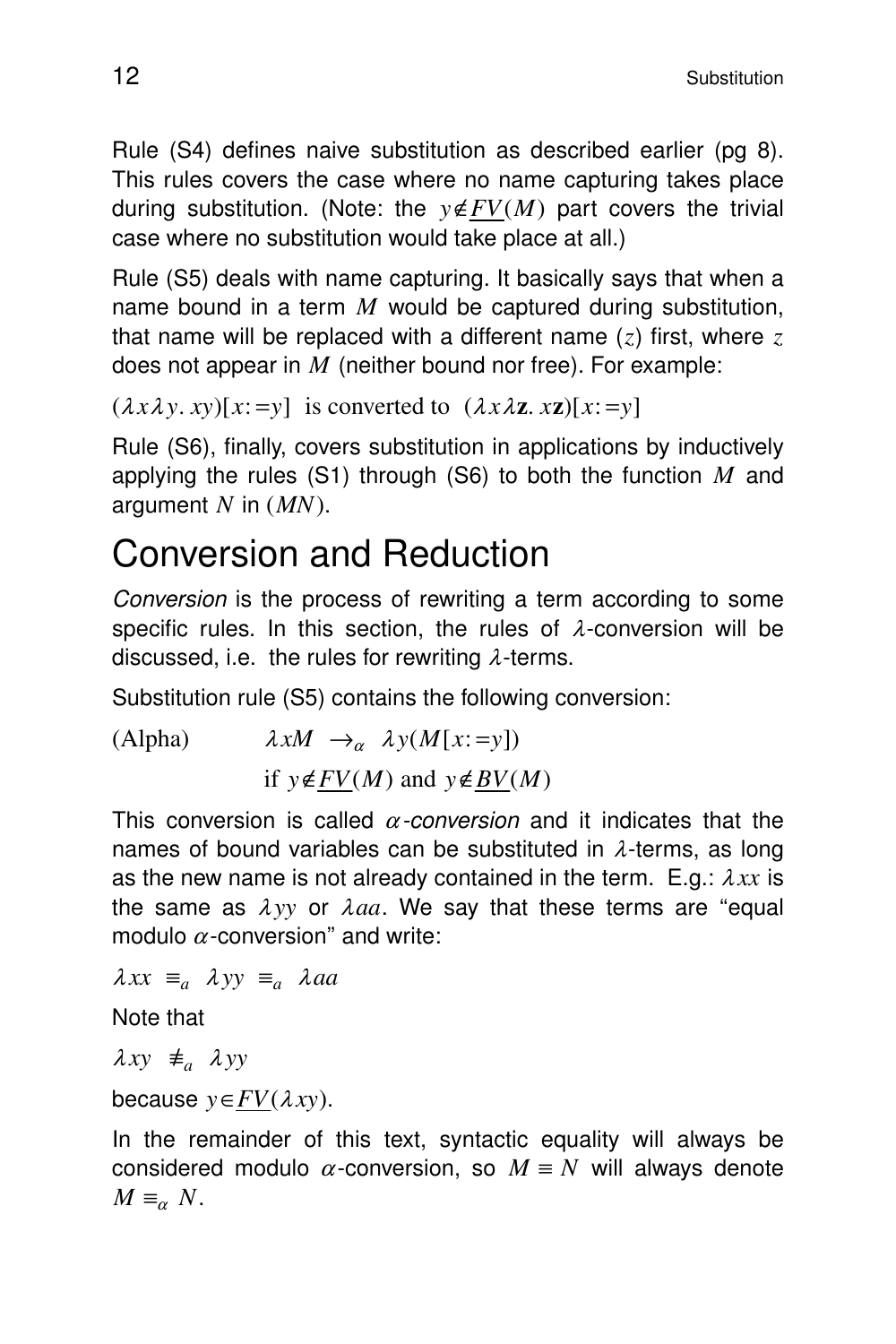The application rule (App) is also known as  $\beta$ -conversion:

(Beta)  $(\lambda xM)N \rightarrow_B M[x:=N]$ 

where  $M[x; = N]$  indicates substitution according to the rules (S1) through (S6).

Multiple  $\beta$ -conversion steps may be possible in the same term:

$$
(\lambda xyz. xz(yz)) (\lambda xy. x) (\lambda xy. x)
$$
  
\n
$$
\rightarrow_{\beta} (\lambda yz. (\lambda xy. x)z (yz)) (\lambda xy. x)
$$
  
\n
$$
\rightarrow_{\beta} \lambda z. (\lambda xy. x)z ((\lambda xy. x)z)
$$
  
\n
$$
\rightarrow_{\beta} \lambda z. (\lambda y. z) ((\lambda xy. x)z)
$$
  
\n
$$
\rightarrow_{\beta} \lambda z. (\lambda y. z) (\lambda y. z)
$$
  
\n
$$
\rightarrow_{\beta} \lambda zz
$$

In general, *M* is said to be  $\beta$ -reducible (or just reducible) to *N*, if there is a finite number of reduction steps that converts *M* into *N*. This is indicated by the notation  $M \rightarrow_{\beta} N$ . Formally:

(BR) 
$$
\frac{M \equiv N \text{ or } (M \rightarrow_{\beta} L \text{ and } L \rightarrow_{\beta} N)}{M \rightarrow_{\beta} N}
$$

The above notation is borrowed from sequent calculus (see [Gentzen1934]). It is a formalization of logical reasoning, where the premises or propositions are listed above a horizontal bar and the conclusions under the bar.

When exactly one single  $\beta$ -reduction step is required to transform *M* into *M*, *M* is said to be immediately reducible to *N*. When zero or more steps are required, *M* is said to be reducible to *N*.

So above rule (BR) states, "if *M* is syntactically equal (modulo  $\alpha$ -conversion) to N or immediately reducible to L and L is reducible to  $N$ , then  $M$  is reducible to  $N$ ."

Note that definition (BR) includes the trivial case  $M \equiv N$ , which requires zero reduction steps.

In the following,  $M \rightarrow N$  will indicate  $M \rightarrow_{\beta} N$  and  $M \rightarrow N$  will denote  $M \rightarrow_{\beta} N$ , unless stated otherwise.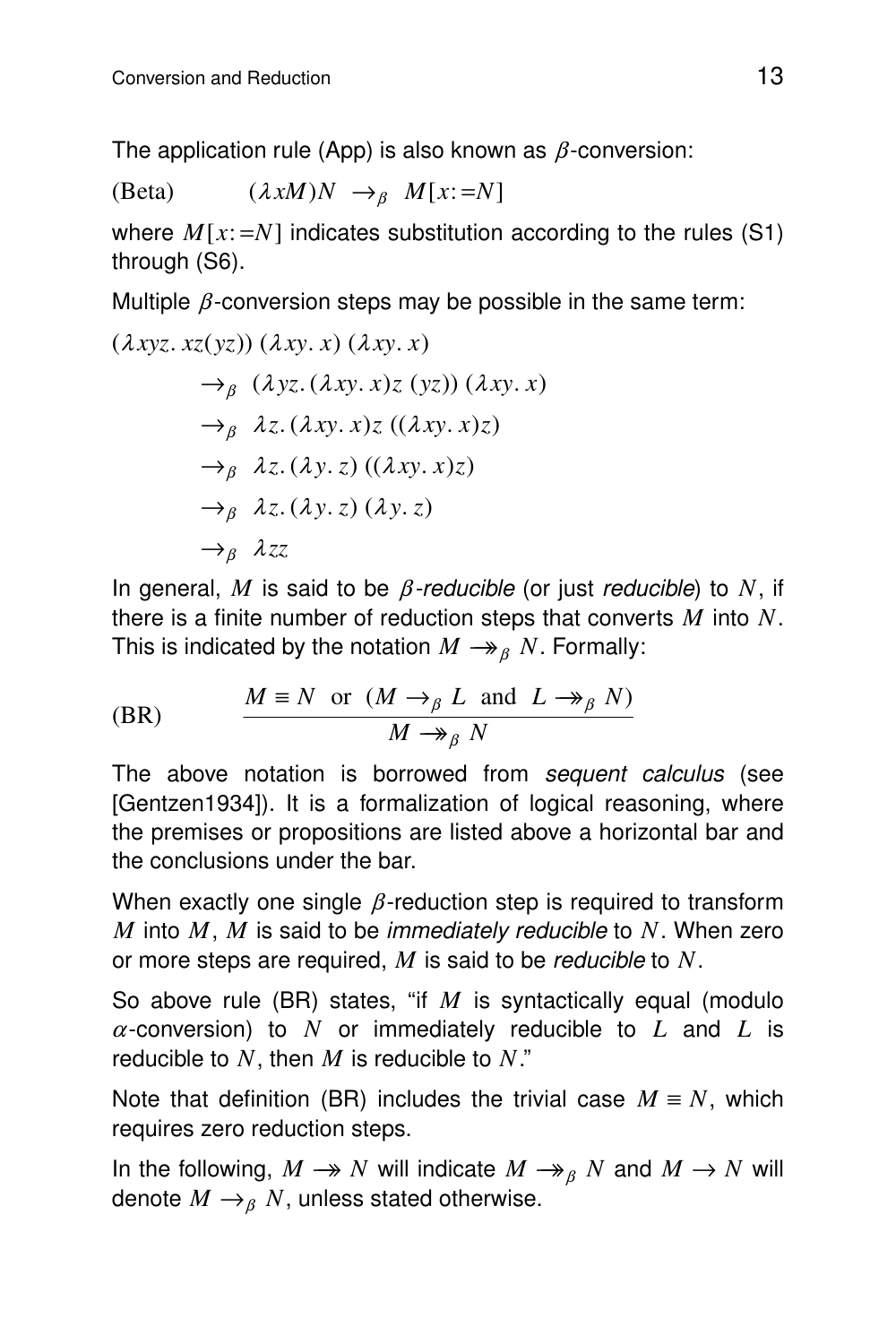### **Convertibility**

When either a term *M* is  $\beta$ -reducible to *N* or *N* is  $\beta$ -reducible to *M*, the terms are said to be  $\beta$ -convertible (or just convertible):

(Conv) 
$$
\frac{M \rightarrow_B N \text{ or } N \rightarrow_B M}{M =_B N}
$$

Note that  $\beta$ -reduction is reflexive ( $M =_{\beta} M$  in zero reduction steps) and transitive (by definition) and  $\beta$ -convertibility is also svmmetric (by definition), so convertibility is an equivalence relation:

$$
M =_{\beta} M
$$
 (reflexive)  
\n
$$
\frac{M =_{\beta} N}{N =_{\beta} M}
$$
 (symmetric)  
\n
$$
\frac{M =_{\beta} L L =_{\beta} N}{M =_{\beta} N}
$$
 (transitive)

Immediate convertibility  $M \to N$ , on the other hand, is neither reflexive (exactly one step is required) nor transitive (if  $M \rightarrow L$ and  $L \to N$ , then there is no single step conversion from M to N). In the following,  $M = N$  will be used in the place of  $M = g N$ , if the meaning of the term can be understood from the context.

### Redexes and Normal Forms

A term of the form  $(\lambda xM)N$  is called a  $\beta$ -redex, i.e. a " $\beta$ -reducible expression". (The words "term" and "expression" are used as synonyms here.) A term that does *not* contain any  $\beta$ -redexes is said to be in  $\beta$ -normal form.

In the following "redex" shall indicate a  $\beta$ -redex and "normal form" (or NF) shall indicate a " $\beta$ -normal form".

A term *M* is said to "have a normal form", if  $M = N$  and N is in normal form.

If a term has a NF, then that NF is unique. Two terms M and N may be considered to be equal (modulo  $\beta$ -reduction), if they reduce to the same NF (for a proof, see [Barendregt1985]):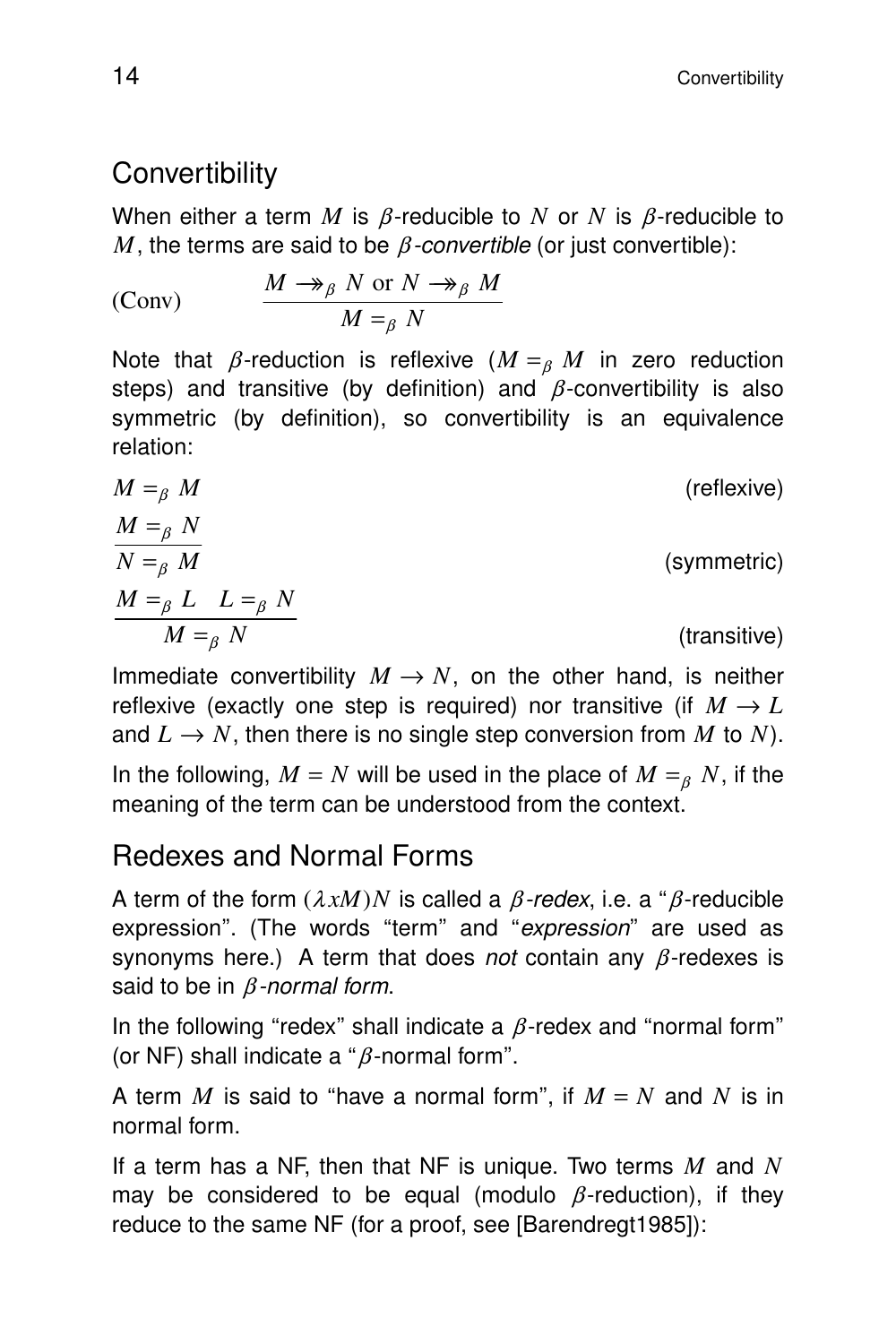# Compilation

The Scheme language [R4RS] can be considered to be an implementation of  $\lambda$ -calculus, although there are some significant differences, as will be shown in the next chapter (pg 117).

In this chapter the interpretation and compilation of a subset of Scheme will be discussed. First, the classic model of LISP and Scheme interpretation will be introduced. Then an alternative model of interpretation will be explained and the focus will shift from  $\lambda$ -calculus towards Scheme. The chapter will conclude with the translation of a small Scheme subset to portable C code.

## The Language

The following is a formal summary of the Scheme subset to be used in this chapter. We will call this subset *Scheme*<sup>0</sup> and advance the index as more definitions will be added to the language. Of course, abstraction and application are the only parts of the language that would really be required, but we add some further definitions for convenience. Definitions can be thought of to be schematic definitions (pg 31):

**(L1) (lambda (v) e)**  $\rightarrow$   $(\lambda ve)$ 

 $(L2)$  (e1 e2) →  $(e_1e_2)$ 

```
(L3) (if e1 e2 e3) \rightarrow [if e_1; e_2; e_3] \rightarrow ((e_1(\lambda x e_2)(\lambda x e_3))(\lambda xx))
```
(L1), (L2), and (L3) are just alternative syntax for  $\lambda$ -abstraction, application, and propositional functions. Note that **lambda** is really limited to a single variable for now. This restriction will be lifted later (pg 73).

In (L3), note that  $e_1$  will be replaced with  $F \equiv (\lambda xy, y)$ , if  $e_1 \equiv nil$ and with  $T = (\lambda xy, x)$  otherwise, thereby translating Scheme truthvalues to  $\lambda$ -calculus.

 $(L4a)$  **(quote e)**  $\rightarrow \lambda xe$ 

 $(L4b)$  **(quote e)**  $\rightarrow$  [nf *e*]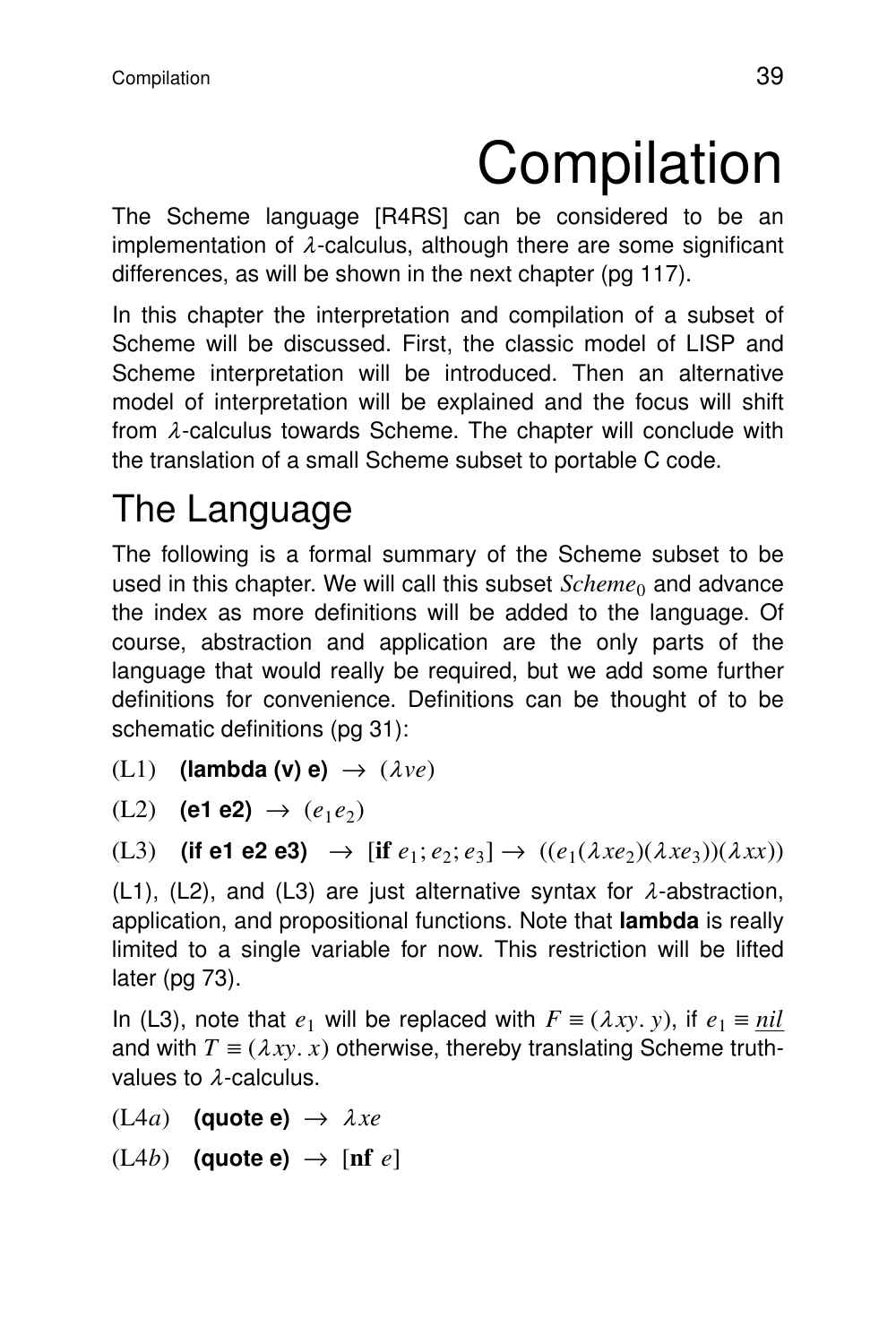Quotation is a concept that cannot easily be translated to  $\lambda$ -calculus. It is used in Scheme to refer to *data objects*, a concept not known in  $\lambda$ -calculus. A data object may be thought of as a term that is not to be evaluated.

Hence there are two approaches to representing quoted objects. One is to use  $\lambda$ -abstraction to create a term in *head normal form* (L4a), the other would be to create a special schematic definition which denotes that a term already is in normal form  $(L4b)$ .

Both approaches have their advantages and drawbacks. (L4a) maps **quote** to pure λ-calculus, but in order to access the quoted value, the resulting abstraction has to be applied to a value, which is not how quoted objects are defined in Scheme.

(L4b) avoids this problem, but at the cost of adding terms to  $\lambda$ -calculus that have the shapes of redexes but the semantics of normal forms.

Due to these issues quotation will be handled rather informally in the following.

The remaining definitions are merely syntactic sugar for the functions dealing with *kons* pairs and lists:

(L5) **(cons e1 e2)**  $\rightarrow$   $(\underline{kons} \ e_1 \ e_2) \equiv ((\lambda xykn, kxy)e_1e_2)$ 

(L6)  $(\text{car } e) \rightarrow (kar \ e) \equiv ((\lambda k. (k \lambda xy. x) \lambda x. nil)e)$ 

(L7) **(cdr e)**  $\rightarrow$  (*kdr e*)  $\equiv$  (( $\lambda k$ . (*k* $\lambda xy$ . *y*) $\lambda x$ . *nil*)*e*)

(L8) **(pair? e)**  $\rightarrow$  (*konsp e*)  $\equiv$  (( $\lambda k. (k \lambda xy. T) \lambda xF$ )*e*)

$$
(L9) \quad (\text{null? e}) \rightarrow (nullp \ e) \equiv ((\lambda k. (k \lambda xy. F) \lambda xT)e)
$$

Note that the propositional functions **pair?** and **null?** return () for falsity and **(quote t)** for truth. The **if** syntax follows [R4RS] and allows the empty list **()** to represent falsity. The more modern **#t** and **#f** forms are absent.

### An Abstract Reduction Machine

Languages based on  $\lambda$ -calculus are typically interpreted by abstract machines, i.e. computer programs that implement a set of rules for interpreting formal languages.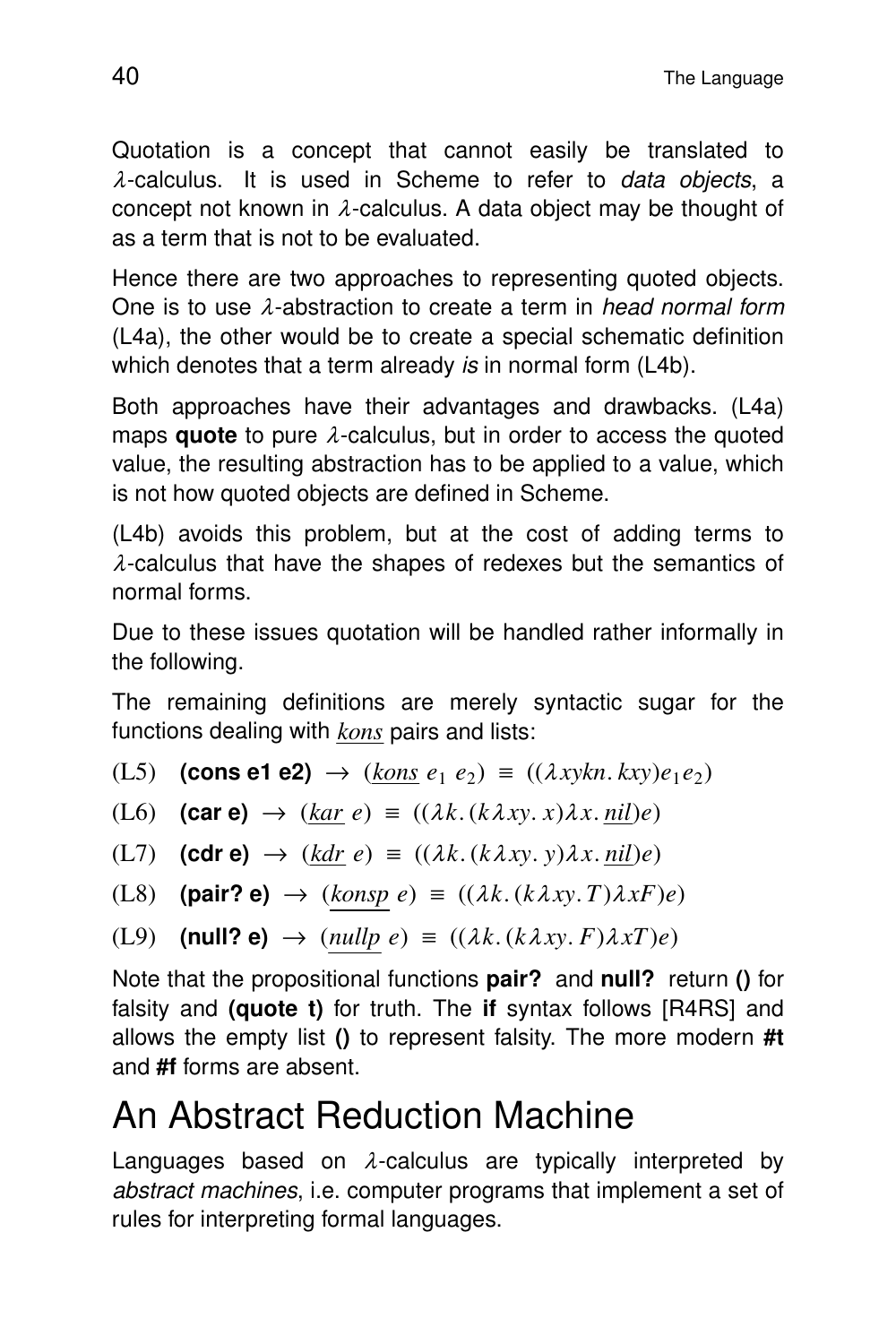A special case of the abstract machine is the *metacircular* interpreter, where the language being interpreted (source language, S) and the implementation language (I) of the interpreter are the same, so that primitive functions of S can directly be implemented using the corresponding functions of I. See [McCarthy1978] for an example.

In this chapter the principle of metacircular interpretation will be explored and combined with the *translation* of programs to a more suitable form for interpretation by actual computer hardware.

### A Naive Compiler

Here is a simple *compiler* that translates  $Scheme_0$  to a language suitable for abstract interpretation. The following transformations are perfor med:

| Source          | Target                    | <b>Note</b> |
|-----------------|---------------------------|-------------|
| ν               | ν                         | variable    |
| (quote e)       | $(\%$ quote e)            | quotation   |
| (lambda(v) e)   | $(\%$ lambda $(v)$ e)     | abstraction |
| $($ if $p c a)$ | $(\%if\ p\ c\ a)$         | selection   |
| (e1 e2)         | $(\%apply e_1 e_2)$       | application |
|                 | $(\% tail-apply e_1 e_2)$ | application |

Most terms are kept as they are, but a  $%$ -prefix is added to mark keywords as machine instructions (which means that the ''%'' character must be excluded from the alphabet of the source language in order to avoid the accidental injection of instructions).

Only application is transformed into either an  $\%apply$  or  $\%tail$ *apply* instruction. The type of the application instruction depends on the context in which the application appears. In each line, **a** indicates an application and **t** indicates a tail application:

(T1) **(if a t t)**

- (T2) **(lambda (v) t)**
- (T3) **(t (a ...))**

In every other context, application is an ordinary (non-tail) application. Note in particular: (t (a e)), i.e. only the outermost application in a composition of functions is in a tail position.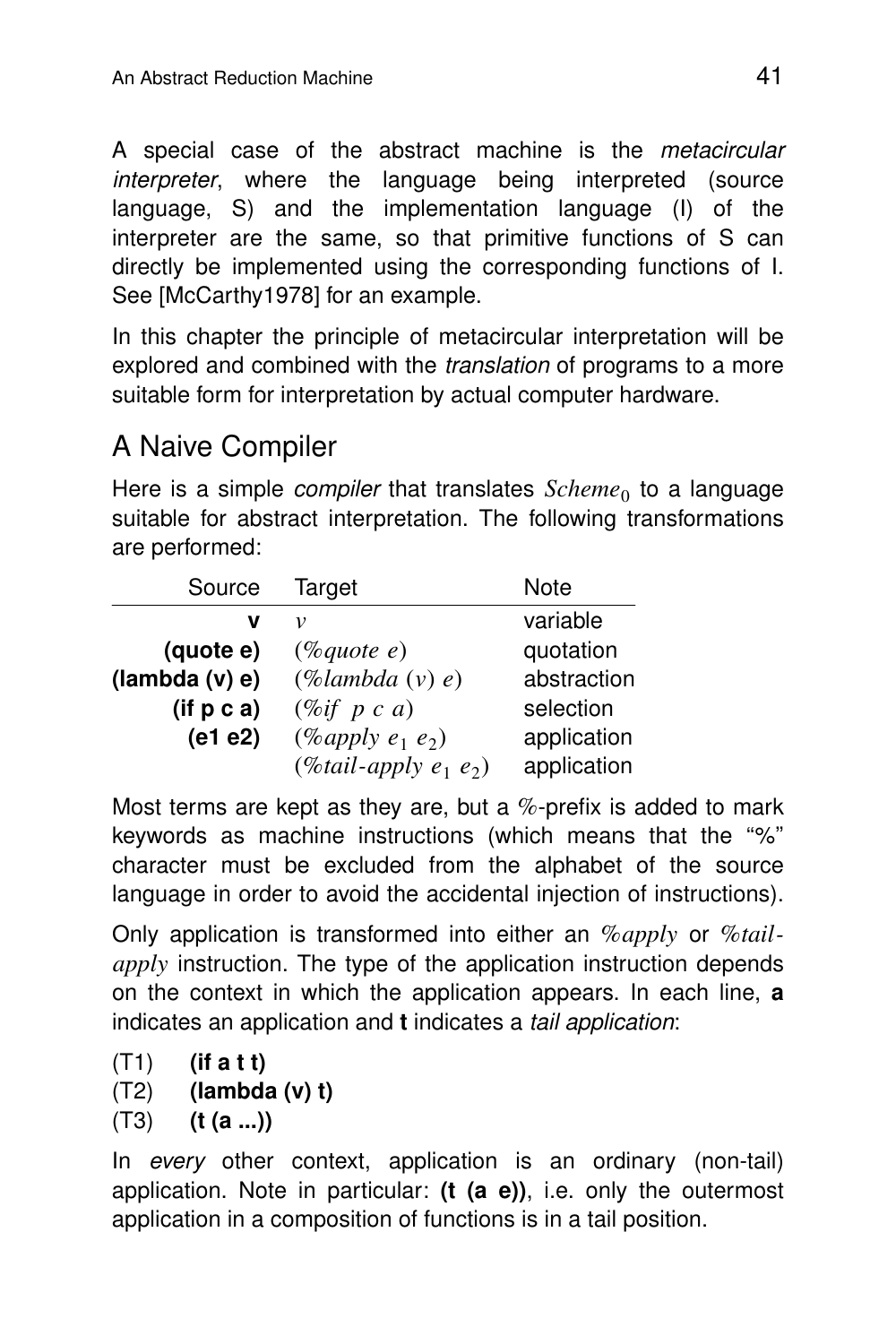The meaning of tail application will be explained in a following section that deals with abstract interpretation (pg 49).

Here is the Scheme code to the compiler performing the above transformations:

```
(define (comp x)
(define (comp-expr x t)
  (cond ((not (pair? x))
          x)
        ((eq? 'quote (car x))
          '(%quote ,(cadr x)))
        ((eq? 'lambda (car x))
          '(%lambda ,(cadr x)
                     ,(comp-expr (caddr x) #t)))
        ((eq? 'if (car x))
          '(%if ,(comp-expr (cadr x) #f)
                ,(comp-expr (caddr x) t)
                ,(comp-expr (cadddr x) t)))
        (else
          '(,(if t '%tail-apply '%apply)
            ,@(map (lambda (x)
                      (comp-expr x #f))
                   x)))))
```

```
(comp-expr x #f))
```
#### **Bindings and Free Variables**

In  $\lambda$ -calculus, application is implemented by substitution (see rules (S1) through (S6), pg 11). However, substitution is impractical for interpretation by a computer, because it potentially has to replace variables by values in a lot of different places in a term. E.g., in

 $(\lambda x.$ *xxx* $)$ *M* 

three instances of the variable  $x$  would have to be replaced during beta reduction (rule (Beta), pg 13).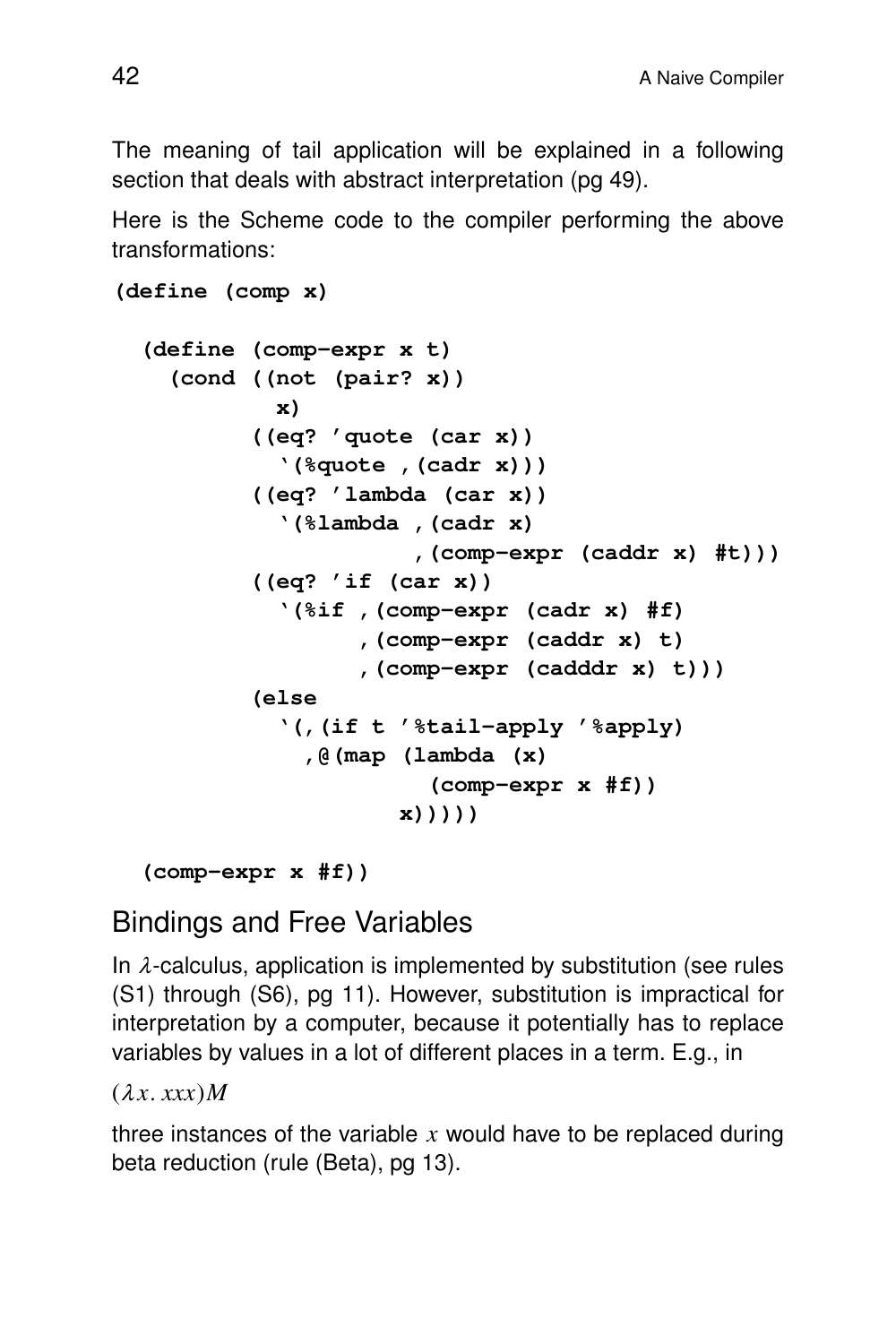Hence an extension to  $\lambda$ -calculus is introduced here that allows to keep track of substitutions without actually performing them:

$$
(\lambda x. xxx)M \rightarrow [x = M]xxx
$$

This is an alternative syntax for the substitution

 $xxx[x := M]$ 

but we will in particular use the new notation to keep track of substitutions performed in abstractions, e.g.:

$$
(\lambda xy. x)M \rightarrow \lambda y. [x = M]x
$$

In general:

(Env1) 
$$
(\lambda x_1 \cdots x_n. M)N_1 \cdots N_n
$$

$$
\equiv (\lambda x_1 \cdots x_n. [M]N_1 \cdots N_n
$$

$$
\rightarrow (\lambda x_2 \cdots x_n. [x_1 = N_1]M)N_2 \cdots N_n
$$

$$
\rightarrow [x_n = N_n; \cdots; x_1 = N_1]M
$$

(Env2) 
$$
[x_n = N_n; \dots; x_1 = N_1]M
$$

$$
\equiv M[x_n = N_n] \dots [x_1 = N_1]
$$

$$
\text{if } x_1, \dots, x_n \notin \bigcup_{i=1}^n \underbrace{FV(N_i)}_{\text{max}}
$$

The  $[x = M]$  part in  $\lambda y$ .  $[x = M]N$  is called the *environment* of the term. An environment consists of a list of variable-term pairs  $x = M$ , where each pair indicates that the variable x is bound to the value  $M$ . Each variable in the term  $N$  that appears in the environment is to be replaced with the value to which it is bound. An environment may be empty, which is denoted by [].

This approach is equivalent to multiple (i.e. zero or more) substitutions as shown in (Env2), as long as no variable in the environment occurs free in a term of the environment. We will later see that this precondition is trivially fulfilled in the implementation (pg 54).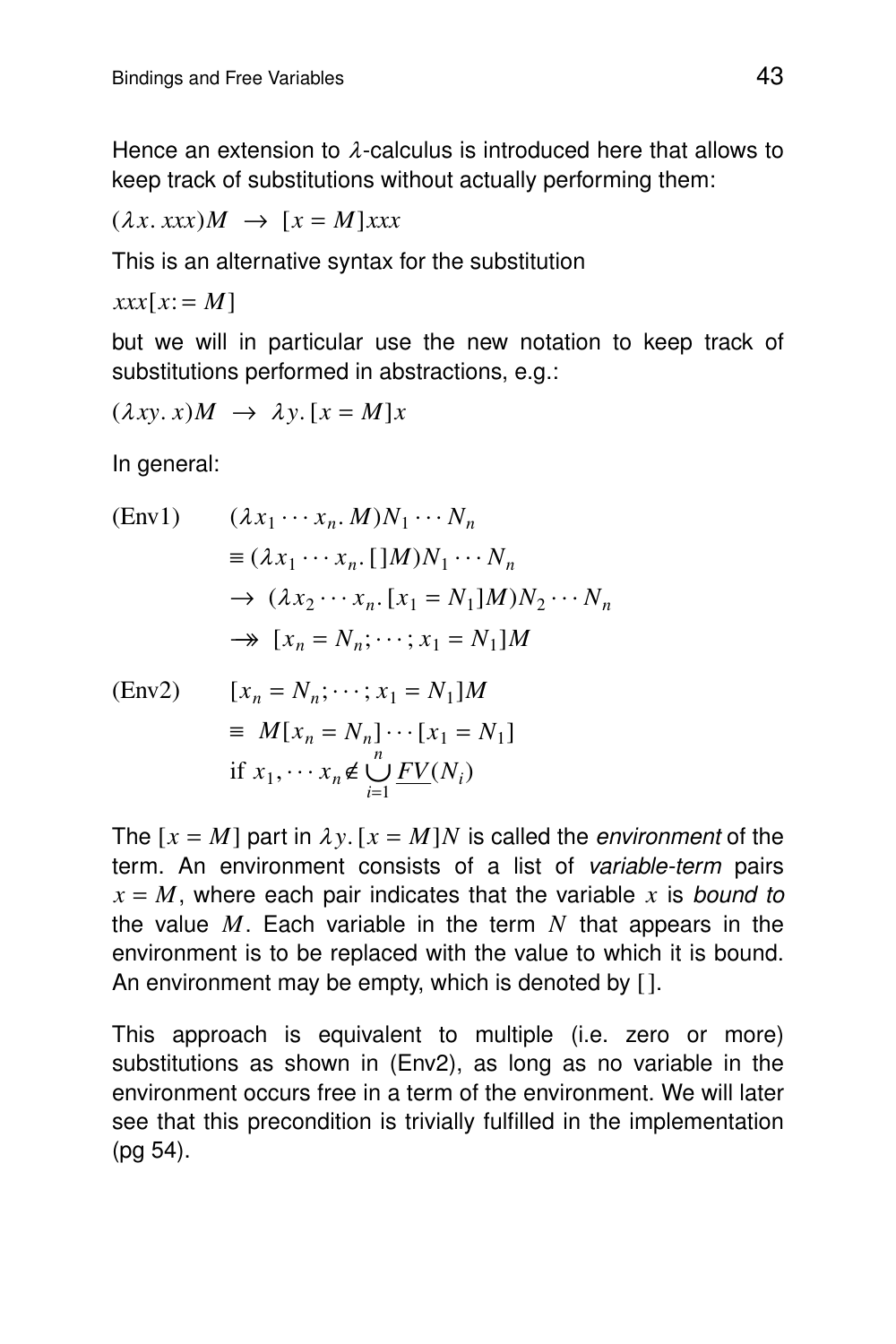Note particularly that, due to (Env1),

$$
(\lambda xx. M)NP \rightarrow (\lambda x. [x = N]M)P
$$

$$
\rightarrow [x = P; x = N]M
$$

$$
\equiv M[x = P]
$$

because after the substitution  $M[x = P]$ , there are no free instances of  $x$  left in  $M$ . Technically speaking, variables of inner scopes take precedence over variables of outer scopes. This phenomenon is known as *shadowing* of variables in programming jargon. It is consistent with the reduction

 $(\lambda xx. x)NP \rightarrow P$ 

#### Abstract Interpretation

The code presented in this section evaluates expressions compiled by the compiler discussed previously. In this context, ''ev aluating an expression'' basically means to reduce it to its normal form mechanically. All evaluators described in the following reduce restricted  $\lambda K\beta$ -calculus and do not reduce head normal forms.

The abstract machine performing the reduction operates on four objects:

- the expression *x*
- the environment *E*
- the stack *S*
- the continuation *C*

The *expression*  $\bar{x}$  is a compiled  $Scheme_0$  program as described in the previous sections.

The *environment*  $E$  is an ordered set of variable bindings as described in the previous section, like the  $[x = N]$  part in the term  $\lambda y$ .  $[x = N/M]$ . Note that *E* is merely a global pointer to the (possibly local) environment currently in effect. More on that below.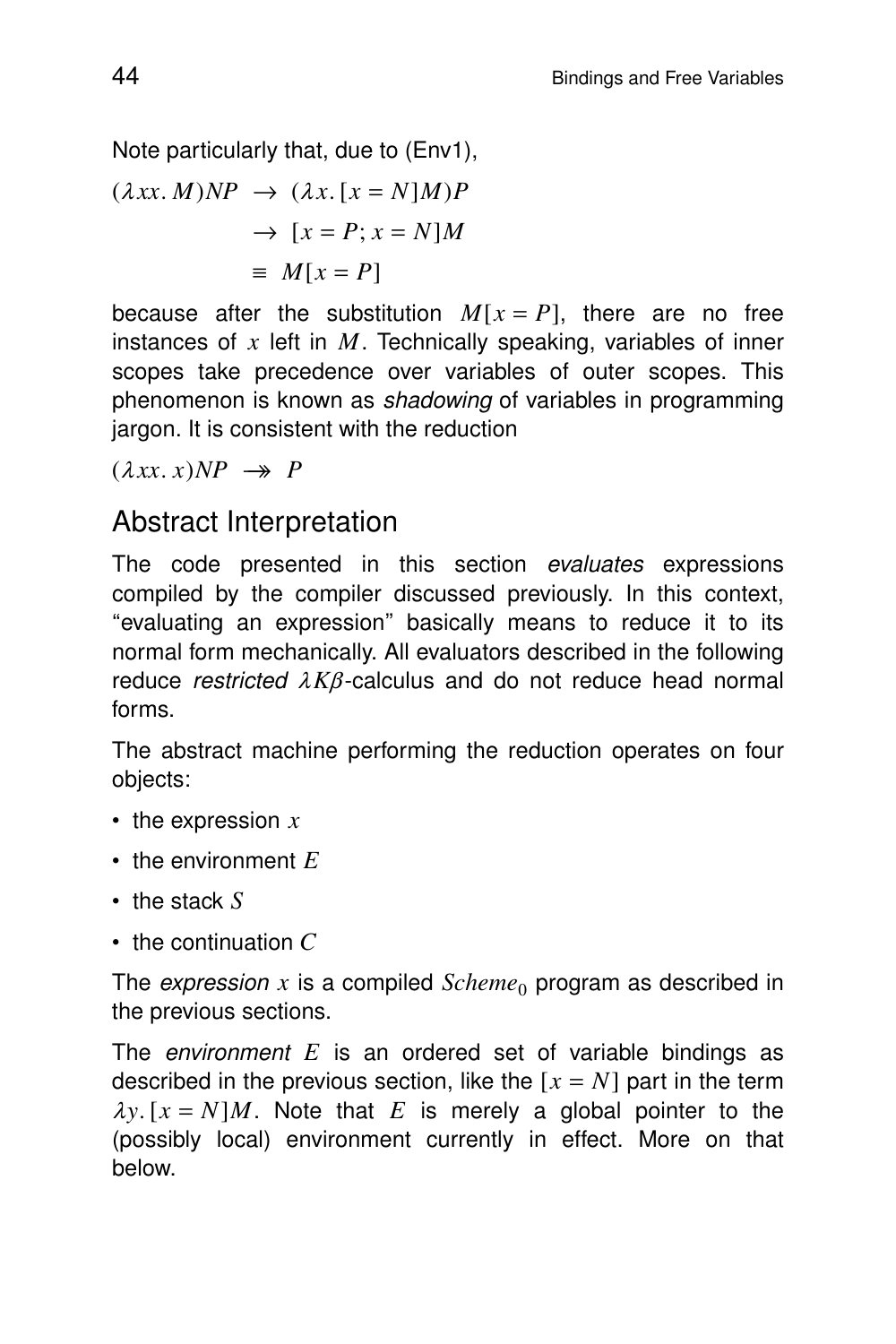# List of Figures

|    | Abbreviations                                   | 9   |
|----|-------------------------------------------------|-----|
| 2  | Diamond property                                | 17  |
| 3  | Logic operators                                 | 26  |
| 4  | List structure                                  | 34  |
| 5  | Environments                                    | 48  |
| 6  | Environment propagation                         | 59  |
| 7  | Boxing                                          | 69  |
| 8  | Call frame, upward-growing stack                | 85  |
| 9  | Collecting variadic arguments                   | 87  |
| 10 | Tail call optimization                          | 90  |
| 11 | Tail call optimization with constant frame size | 131 |
| 12 | <b>Environment pruning</b>                      | 134 |
|    |                                                 |     |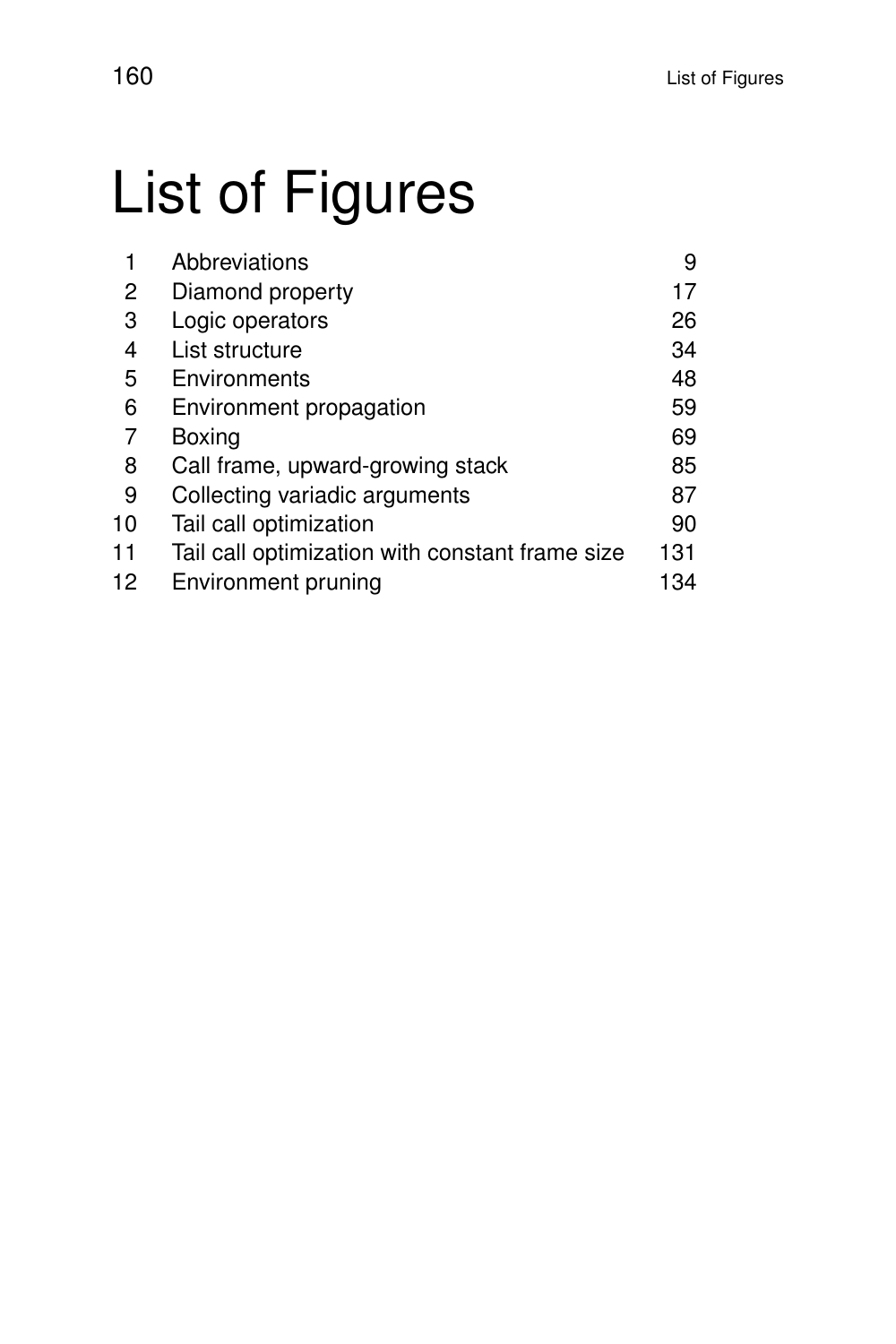# List of Definitions

| (W1)–(W3)         | Well-formed formulae                  | 8  |
|-------------------|---------------------------------------|----|
| (App)             | Application                           | 8  |
| (A1)–(A5)         | Abbreviations                         | 9  |
| (BV1)–(BV3)       | <b>Bound variables</b>                | 10 |
| $(FV1)$ – $(FV3)$ | Free variables                        | 10 |
| (S1)–(S6)         | Substitution                          | 11 |
| (Alpha)           | $\alpha$ -conversion                  | 12 |
| (Beta)            | $\beta$ -conversion                   | 13 |
| (BR)              | $\beta$ -reduction                    | 13 |
| (Conv)            | $(\beta)$ -convertibility             | 14 |
| (Rest)            | Restricted $\lambda K$ -calculus      | 16 |
| (Conf)            | Confluence                            | 17 |
| (Ext)             | Extensionality                        | 18 |
| $(\eta)$          | $\eta$ rule                           | 18 |
| (S4a)             | Substitution with variable convention | 19 |
| (Ren)             | Renaming of bound variables           | 20 |
| (FP)              | <b>Fixed Points</b>                   | 27 |
| (List)            | Lists                                 | 33 |
| (List2)           | Lists with end of list                | 33 |
| (L1)–(L9)         | $Scheme_0$                            | 39 |
| $(T1)$ – $(T3)$   | $Scheme_0$ tail positions             | 41 |
| (Env1), (Env2)    | Environments                          | 43 |
| (EncT)            | Enclosing terms                       | 52 |
| (EncA)            | Enclosing abstractions                | 52 |
| (LCtx)            | Lexical context                       | 52 |
| (Closed)          | <b>Closed terms</b>                   | 52 |
| (Env1v), (Env2v)  | <b>Environment vectors</b>            | 54 |
| (L10)             | $Scheme_1$ , begin                    | 65 |
| (L11)             | $Scheme_1$ , set!                     | 66 |
| (T4)              | $Scheme1$ add. tail positions         | 66 |
| (L1b)             | $Scheme_1$ implicit sequences         | 66 |
| (Appm)            | Application with multiple variables   | 73 |
| (SL)              | Substitution lemma                    | 74 |
| (Err1), (Err2)    | Errors                                | 80 |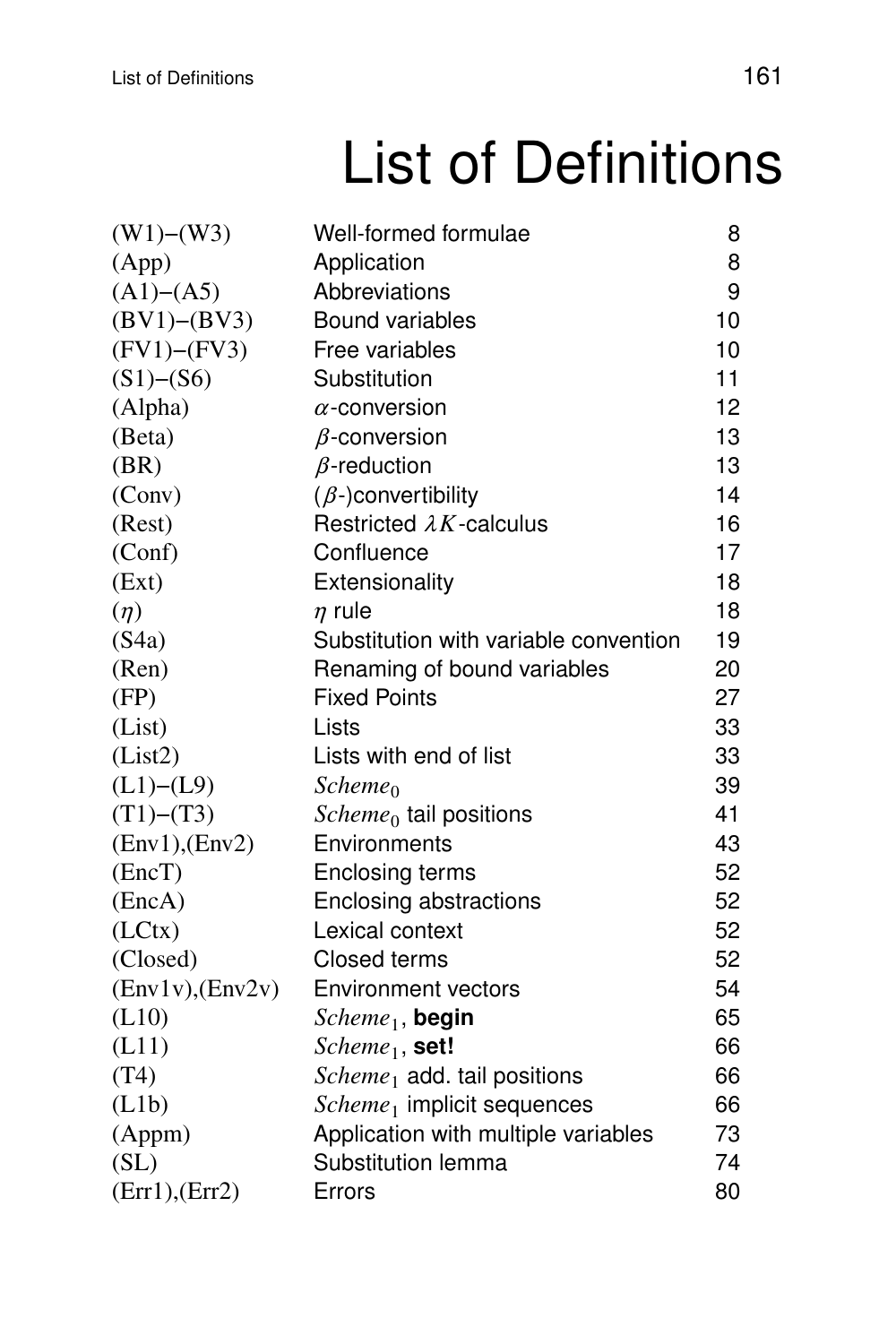| (AR)            | Argument restriction             | 117 |
|-----------------|----------------------------------|-----|
| ( A5b )         | Implementation of (A5)           | 117 |
| (A3b)           | Implementation of (A3)           | 117 |
| (LL1)–(LL6)     | LC-based language definition     | 118 |
| (AA1)–(AA3)     | LC-based language abbreviations  | 118 |
| $(TT1) - (TT4)$ | LC-based language tail positions | 123 |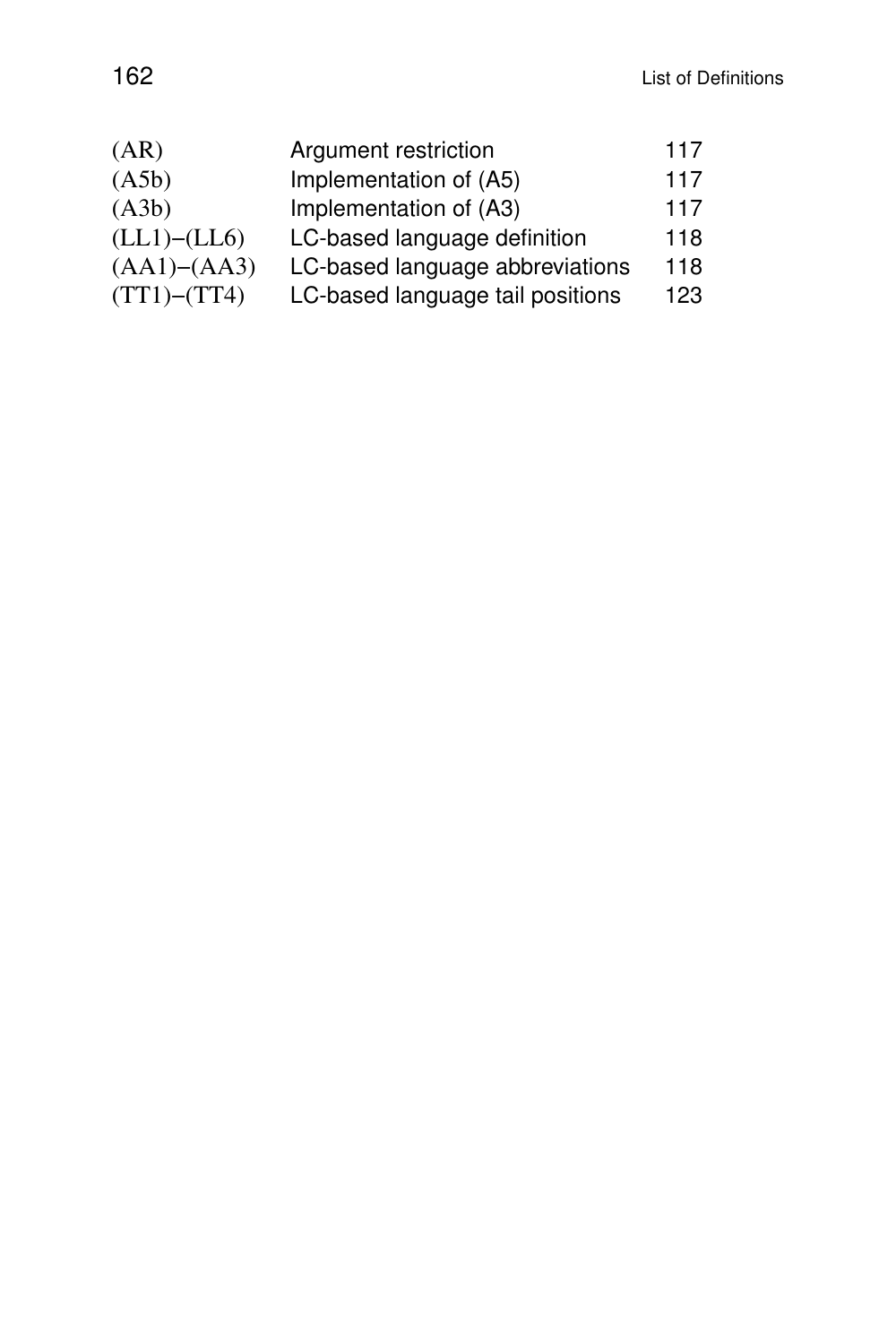### $\blacksquare$ Index  $\blacksquare$

## Index

 $\alpha$ -conversion 12, 19  $\beta$ -convertibility 14  $\beta$ -expansion 121  $\beta$ -normal form 14  $\beta$ -redex 14  $\beta$ -reduction 13  $n$ -reduction 23 λ-calculus 7 λ-conversion 12 λ-lifting 121  $\lambda$   $\beta$ -calculus 16  $\lambda$ *η*-calculus 18 <sup>λ</sup>*K*-calculus 8 restricted 16, 30 44 abbreviation 9 abstract machine 40 abstraction 8 enclosing 52 address store 86 alphabet 7 alternative 31 application 8, 42, 46 of non-function 81 applicative order reduction 15, 29 argument 8 associativity 9 binary function 119 binding 9, 45, 45 boxing 68, 139 branching 100 call frame 84 callee 59, 90

caller 59, 90 capturing 9 Church numeral 21 Church pair 32 closure 55 conversion 55, 122 combinator 133 compiler 41 complexity 51 composition 22 confluence 17 conj function 26 conjunction 26 cons cell 35 consequent 31 constancy function 16 context 45 global145 continuation 45 conversion 12 convertibility 14 current environment 46 currying 26 data object 40 definition 9 schematic 31 syntactical 9 disj function 26 disiunction 26 div function 32 division 28 effect 46, 65 ordering 65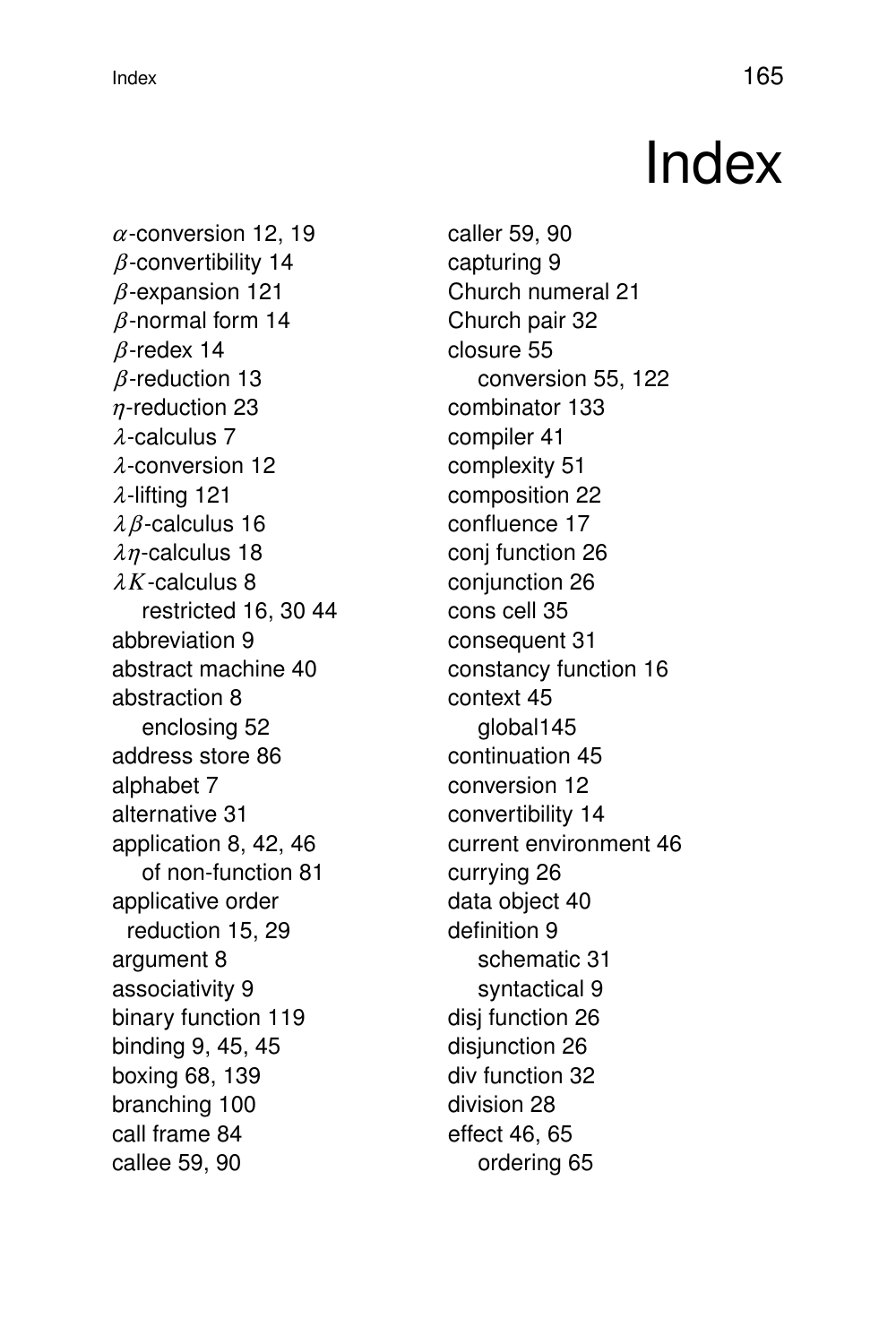enclosing abstraction 52 enclosing term 52 environment 43, 44, 86 current 46 initial 45 environment map 136 environment propagation 59 environment pruning 134 environment vector 54 ego function 27 equality extensional 18 intensional 18 equivalence 9, 12 equivalence class 19 evaluation 15, 44 of arguments 77 exp function 23 expression 14, 44 extensionality 18 fixed point 27 fixed point combinator 28 formal system 7 free variable 10, 135 function 8 binary 119 nullary 74 primitive 47, 61, 61 propositional 25, 31 unary 119 variadic 78 function definitions conj 26 disj 26 div 32 eqp 27

exp 23 geqp 27 gtp 27 kar 35 kdr 35 kons 35 konsp 35 leqp 27 ltp 27 minus 25 neg 26 neqp 27 nullp 35 P (predecessor) 24 plus 22 plus 25 S (successor) 21 times 22 zerop 26 function call 50 function object 46 function term 92 geqp function 27 global context 145 atp function 27 head normal form 18, 40, 44 hole 45 initial environment 45 inlining 61 innermost 15 instruction store 86 jump-around-jump 94 kar function 35 kdr function 35 kons function 35 konsp function 35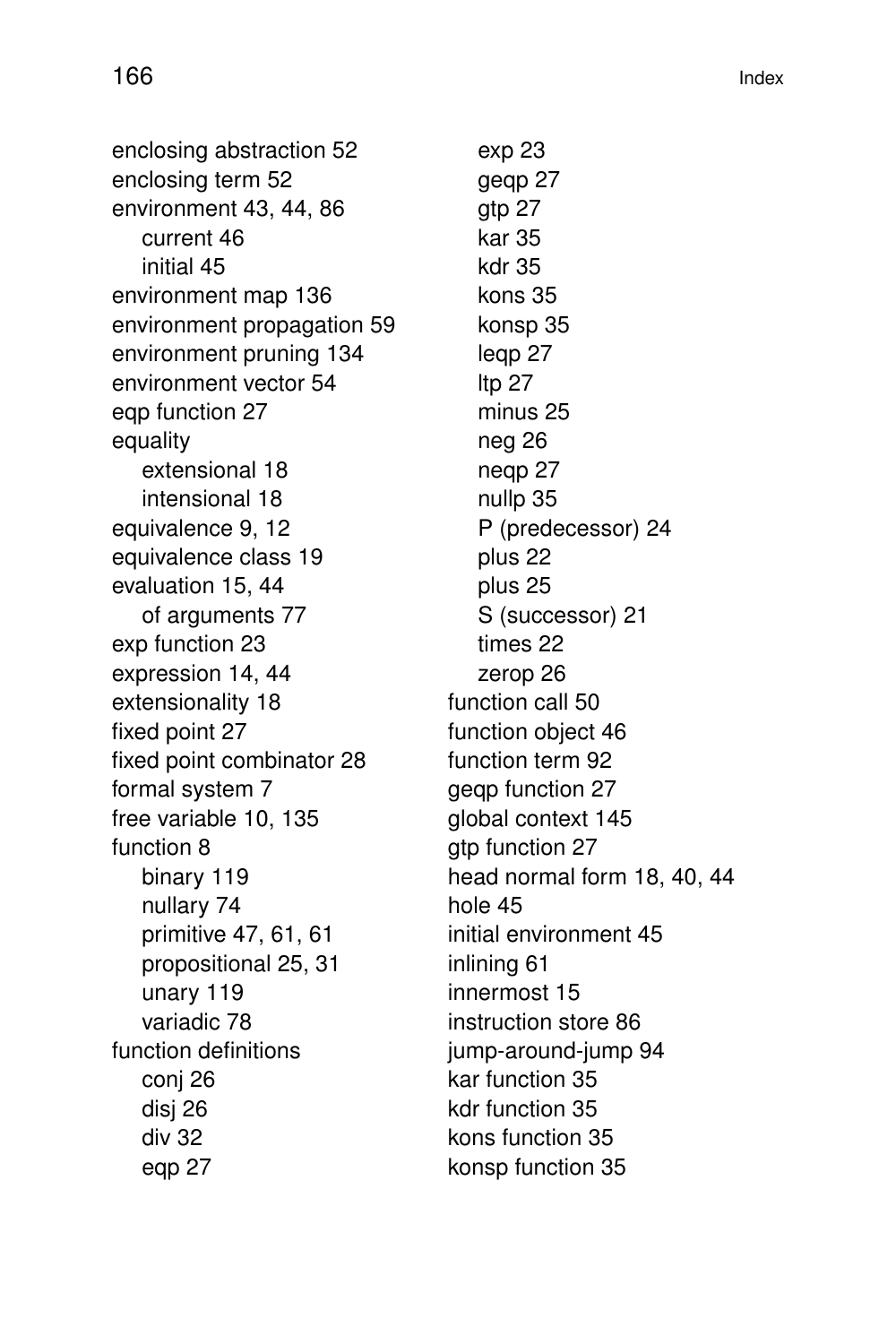leqp function 27 lexical context 46, 52 list 33 literal 86 literal pool 86 location 68 loop unrolling 91 ltp function 27 macro 144 macro expansion 144 metacircular interpretation 41, 144 minus function 25 modified subtraction 23 mutation 65 neg function 26 negation 26 neqp function 27 normal form 14 head 18, 40, 44 principal 20, 53 normal order reduction 15, 29 nullary function 74 nullp function 35 ordered pair 32 P (predecessor) function 24 pair, Church-encoded 32 plus function 22, 25 predecessor 23 primitive function 47, 61, 61 principal normal form 20, 53 program 36 propositional function 25, 31 quasi-quotation 144 quotation 40

reader 106 recursion 28, 29 redex 14 reduction 13 applicative order 15, 29 normal order 15, 29 register machine 96 relational operator 27 renaming 20, 134 restricted <sup>λ</sup>*K*-calculus 16, 30, 44 S (successor) function 21 save (S9 Core) 104 schema variable 143 schematic definition 31 schönfinkelization 26 self application 73 semantics 61 sequencing 65 sequent calculus 13 shadowing 44 stack 45, 86 stack machine 84 substitution 8, 11, 19, 142 substitution lemma 74 sub-term 9 successor 21 syntactic sugaring 31 tail application 41 tail call conversion 123 tail call elimination 50, 89 tail call optimization 50, 89 tail position 49 tail recursive 140 term 43, 92 enclosing 52